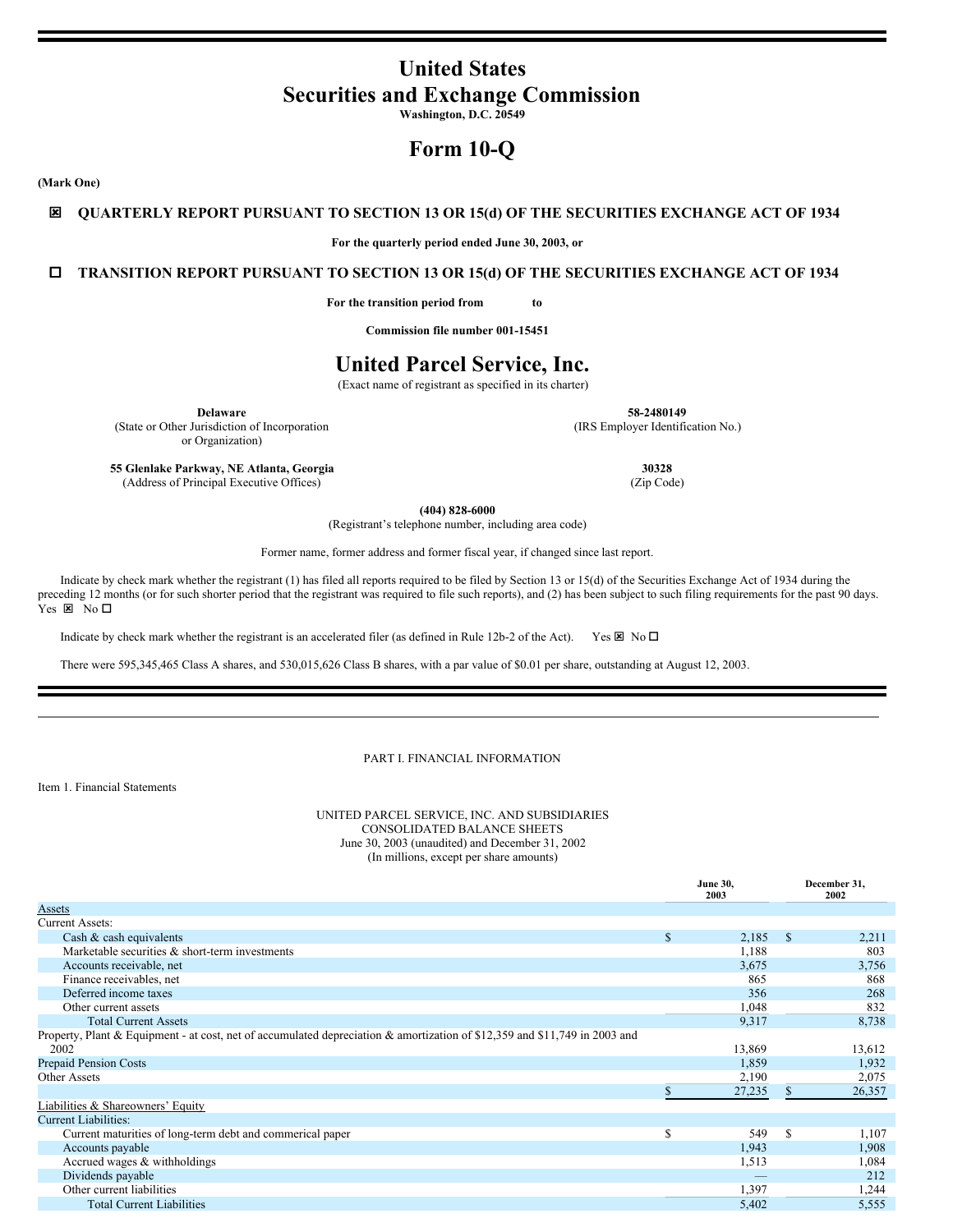| Long-Term Debt                                                                                                | 3,520  | 3,495  |
|---------------------------------------------------------------------------------------------------------------|--------|--------|
| Accumulated Postretirement Benefit Obligation, Net                                                            | 1,337  | 1,251  |
| Deferred Taxes, Credits & Other Liabilities                                                                   | 3,662  | 3,601  |
| Shareowners' Equity:                                                                                          |        |        |
| Preferred stock, no par value, authorized 200 shares, none issued                                             |        |        |
| Class A common stock, par value \$.01 per share, authorized 4,600 shares, issued 604 and 642 in 2003 and 2002 | h      |        |
| Class B common stock, par value \$.01 per share, authorized 5,600 shares, issued 523 and 482 in 2003 and 2002 |        | 4      |
| Additional paid-in capital                                                                                    | 330    | 387    |
| Retained earnings                                                                                             | 13,326 | 12,495 |
| Accumulated other comprehensive loss                                                                          | (353)  | (438)  |
| Deferred compensation arrangements                                                                            | 135    | 84     |
|                                                                                                               | 13,449 | 12,539 |
| Less: Treasury stock (2 and 1 shares in 2003 and 2002)                                                        | (135)  | (84)   |
|                                                                                                               | 13,314 | 12,455 |
|                                                                                                               | 27,235 | 26,357 |

See notes to unaudited consolidated financial statements.

2

## UNITED PARCEL SERVICE, INC. AND SUBSIDIARIES STATEMENTS OF CONSOLIDATED INCOME Three and Six Months Ended June 30, 2003 and 2002 (In millions, except per share amounts) (unaudited)

|                                                                                       | <b>Three Months Ended</b><br><b>June 30,</b> |       |              |       | <b>Six Months Ended</b><br><b>June 30,</b> |        |    |        |
|---------------------------------------------------------------------------------------|----------------------------------------------|-------|--------------|-------|--------------------------------------------|--------|----|--------|
|                                                                                       |                                              | 2003  |              | 2002  |                                            | 2003   |    | 2002   |
| Revenue                                                                               | \$                                           | 8,226 | S            | 7,682 | \$                                         | 16,241 | \$ | 15,261 |
| <b>Operating Expenses:</b>                                                            |                                              |       |              |       |                                            |        |    |        |
| Compensation and benefits                                                             |                                              | 4,754 |              | 4,426 |                                            | 9,462  |    | 8,880  |
| Other                                                                                 |                                              | 2,392 |              | 2,228 |                                            | 4,754  |    | 4,406  |
|                                                                                       |                                              | 7,146 |              | 6,654 |                                            | 14,216 |    | 13,286 |
| <b>Operating Profit</b>                                                               |                                              | 1,080 |              | 1,028 |                                            | 2,025  |    | 1,975  |
| Other Income and (Expense):                                                           |                                              |       |              |       |                                            |        |    |        |
| Investment income (loss)                                                              |                                              | 10    |              | 12    |                                            | (28)   |    | 24     |
| Interest expense                                                                      |                                              | (38)  |              | (48)  |                                            | (63)   |    | (91)   |
|                                                                                       |                                              | (28)  |              | (36)  |                                            | (91)   |    | (67)   |
| Income before Income Taxes and Cumulative                                             |                                              |       |              |       |                                            |        |    |        |
| Effect of Change in Accounting Principle                                              |                                              | 1,052 |              | 992   |                                            | 1,934  |    | 1,908  |
| <b>Income Taxes</b>                                                                   |                                              | 360   |              | 381   |                                            | 631    |    | 734    |
| Income before Cumulative Effect of Change in Accounting Principle                     |                                              | 692   |              | 611   |                                            | 1,303  |    | 1.174  |
|                                                                                       |                                              |       |              |       |                                            |        |    |        |
| Cumulative Effect of Change in the Method of Accounting for Goodwill,<br>Net of Taxes |                                              |       |              |       |                                            |        |    | (72)   |
| Net Income                                                                            | \$                                           | 692   | \$           | 611   | \$                                         | 1,303  | \$ | 1,102  |
| Basic Earnings Per Share before Cumulative Effect of Change in                        |                                              |       |              |       |                                            |        |    |        |
| <b>Accounting Principle</b>                                                           | $\mathbb{S}$                                 | 0.61  |              | 0.55  | $\mathbf{s}$                               | 1.16   | \$ | 1.05   |
| <b>Basic Earnings Per Share</b>                                                       | \$                                           | 0.61  |              | 0.55  | S                                          | 1.16   | \$ | 0.99   |
|                                                                                       |                                              |       |              |       |                                            |        |    |        |
| Diluted Earnings Per Share before Cumulative Effect of Change in                      |                                              |       |              |       |                                            |        |    |        |
| <b>Accounting Principle</b>                                                           | S                                            | 0.61  | <sup>S</sup> | 0.54  | S                                          | 1.15   | \$ | 1.04   |
|                                                                                       |                                              |       |              |       |                                            |        |    |        |
| <b>Diluted Earnings Per Share</b>                                                     | \$                                           | 0.61  |              | 0.54  | S                                          | 1.15   | S  | 0.97   |

See notes to unaudited consolidated financial statements.

# UNITED PARCEL SERVICE, INC. AND SUBSIDIARIES CONSOLIDATED STATEMENT OF SHAREOWNERS' EQUITY Six Months Ended June 30, 2003 and 2002 (In millions, except per share amounts)

(unaudited)

|                             | 2003          |  |                          | 2002                              |                |
|-----------------------------|---------------|--|--------------------------|-----------------------------------|----------------|
|                             | <b>Shares</b> |  | <b>Dollars</b>           | <b>Shares</b>                     | <b>Dollars</b> |
| <b>Class A Common Stock</b> |               |  |                          |                                   |                |
| Beginning balance           | 642           |  |                          | 77 <sup>°</sup><br>$\overline{ }$ | $\Omega$       |
| Common stock purchases      | د)            |  | $\overline{\phantom{a}}$ | (8)                               |                |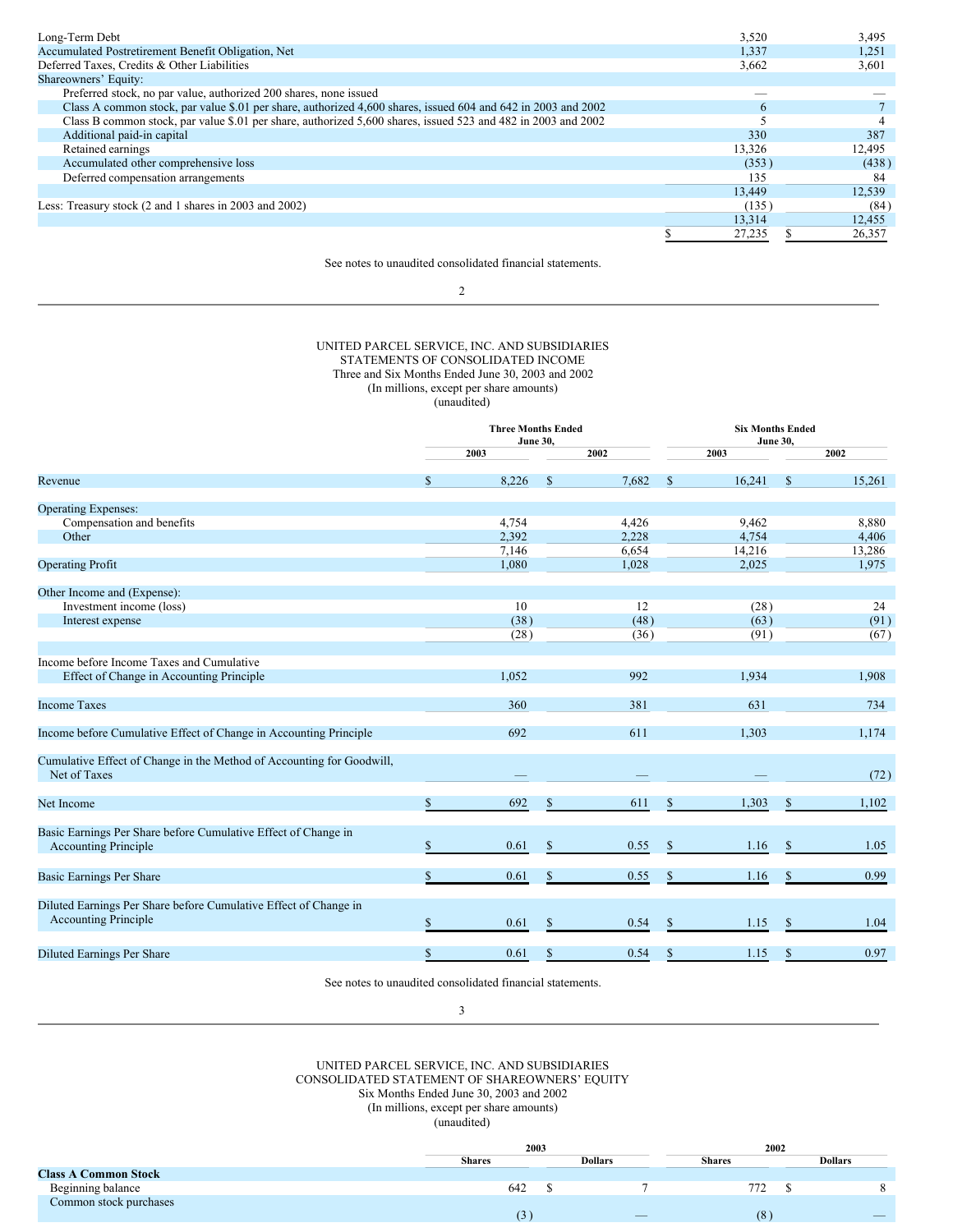| Stock award plans<br>Common stock issuances                                | 6<br>$\mathbf{1}$ |              | 4<br>$\mathbf{1}$ | $\overline{\phantom{0}}$ |
|----------------------------------------------------------------------------|-------------------|--------------|-------------------|--------------------------|
|                                                                            |                   |              |                   |                          |
| Conversions of Class A to Class B common stock                             | (42)              | (1)          | (56)              | (1)<br>$7\phantom{.0}$   |
| Ending balance                                                             | 604               | 6            | 713               |                          |
| <b>Class B Common Stock</b>                                                |                   |              |                   |                          |
| Beginning balance                                                          | 482               | 4            | 349               | 3                        |
| Common stock purchases                                                     | (1)               |              | ÷,                | $\equiv$                 |
| Conversions of Class A to Class B common stock                             | 42                | $\mathbf{1}$ | 56                | $\mathbf{1}$             |
| Ending balance                                                             | 523               | 5            | 405               | $\overline{4}$           |
|                                                                            |                   |              |                   |                          |
| <b>Additional Paid-In Capital</b>                                          |                   |              |                   |                          |
| Beginning balance                                                          |                   | 387          |                   | 414                      |
| Stock award plans                                                          |                   | 61           |                   | 71                       |
| Common stock purchases                                                     |                   | (198)        |                   | (516)                    |
| Common stock issuances                                                     |                   | 80           |                   | $\sqrt{48}$              |
| Ending balance                                                             |                   | 330          |                   | $17\,$                   |
|                                                                            |                   |              |                   |                          |
| <b>Retained Earnings</b>                                                   |                   |              |                   |                          |
| Beginning balance                                                          |                   | 12,495       |                   | 10,162                   |
| Net income                                                                 |                   | 1,303        |                   | 1,102                    |
| Dividends (\$0.42 and \$0.38 per share)                                    |                   | (472)        |                   | (425)                    |
| Ending balance                                                             |                   | 13,326       |                   | 10,839                   |
| <b>Accumulated Other Comprehensive Income (Loss)</b>                       |                   |              |                   |                          |
| Foreign currency translation adjustment:                                   |                   |              |                   |                          |
| Beginning balance                                                          |                   | (328)        |                   | (269)                    |
| Aggregate adjustment                                                       |                   | 70           |                   | 60                       |
| Ending balance                                                             |                   | (258)        |                   | (209)                    |
|                                                                            |                   |              |                   |                          |
| Unrealized gain (loss) on marketable securities:                           |                   |              |                   |                          |
| Beginning balance                                                          |                   | (34)         |                   | (21)                     |
| Current period changes in fair value (net of tax effect of \$4 and \$(6))  |                   | 7            |                   | (10)                     |
| Reclassification to earnings (net of tax effect of \$16 and \$2)           |                   | $28\,$       |                   | $\overline{\mathbf{3}}$  |
| Ending balance                                                             |                   | $\mathbf{1}$ |                   | (28)                     |
|                                                                            |                   |              |                   |                          |
| Unrealized gain (loss) on cash flow hedges:                                |                   |              |                   |                          |
| Beginning balance                                                          |                   | (26)         |                   | (49)                     |
| Current period changes in fair value (net of tax effect of \$(2) and \$13) |                   | (3)          |                   | 20                       |
| Reclassification to earnings (net of tax effect of $$(10)$ and $$3)$ )     |                   | (17)         |                   | 5                        |
| Ending balance                                                             |                   | (46)         |                   | (24)                     |
|                                                                            |                   |              |                   |                          |
| Additional minimum pension liability:                                      |                   |              |                   |                          |
| Beginning balance                                                          |                   | (50)         |                   |                          |
| Minimum pension liability adjustment                                       |                   |              |                   |                          |
| <b>Ending balance</b>                                                      |                   | (50)         |                   |                          |
|                                                                            |                   |              |                   |                          |
| Ending accumulated other comprehensive income (loss)                       |                   | (353)        |                   | (261)                    |
| <b>Deferred Compensation Obligations</b>                                   |                   |              |                   |                          |
| Beginning balance                                                          |                   | 84           |                   |                          |
| Common stock held for deferred compensation arrangements                   |                   | 51           |                   | 47<br>39                 |
|                                                                            |                   | 135          |                   | 86                       |
| Ending balance                                                             |                   |              |                   |                          |
| <b>Treasury Stock</b>                                                      |                   |              |                   |                          |
| Beginning balance                                                          | (1)               | (84)         | (1)               | (47)                     |
| Common stock held for deferred compensation arrangements                   | (1)               | (51)         |                   | (39)                     |
| Ending balance                                                             | (2)               | (135)        | $\overline{(1)}$  | (86)                     |
|                                                                            |                   |              |                   |                          |
| <b>Ending Total Shareowners' Equity</b>                                    |                   | 13,314<br>\$ |                   | \$<br>10,606             |
| <b>Comprehensive Income</b>                                                |                   |              |                   |                          |
|                                                                            |                   | 1,388<br>\$  |                   | \$<br>1,180              |

See notes to unaudited consolidated financial statements.

4

UNITED PARCEL SERVICE, INC. AND SUBSIDIARIES CONSOLIDATED STATEMENTS OF CASH FLOWS Six Months Ended June 30, 2003 and 2002 (In millions) (unaudited)

|                                                                            | <b>Six Months Ended</b> |  |      |  |
|----------------------------------------------------------------------------|-------------------------|--|------|--|
|                                                                            | <b>June 30.</b>         |  |      |  |
|                                                                            | 2003                    |  | 2002 |  |
| Cash flows from operating activities:                                      |                         |  |      |  |
| Net income                                                                 | .303                    |  | .102 |  |
| Adjustments to reconcile net income to net cash from operating activities: |                         |  |      |  |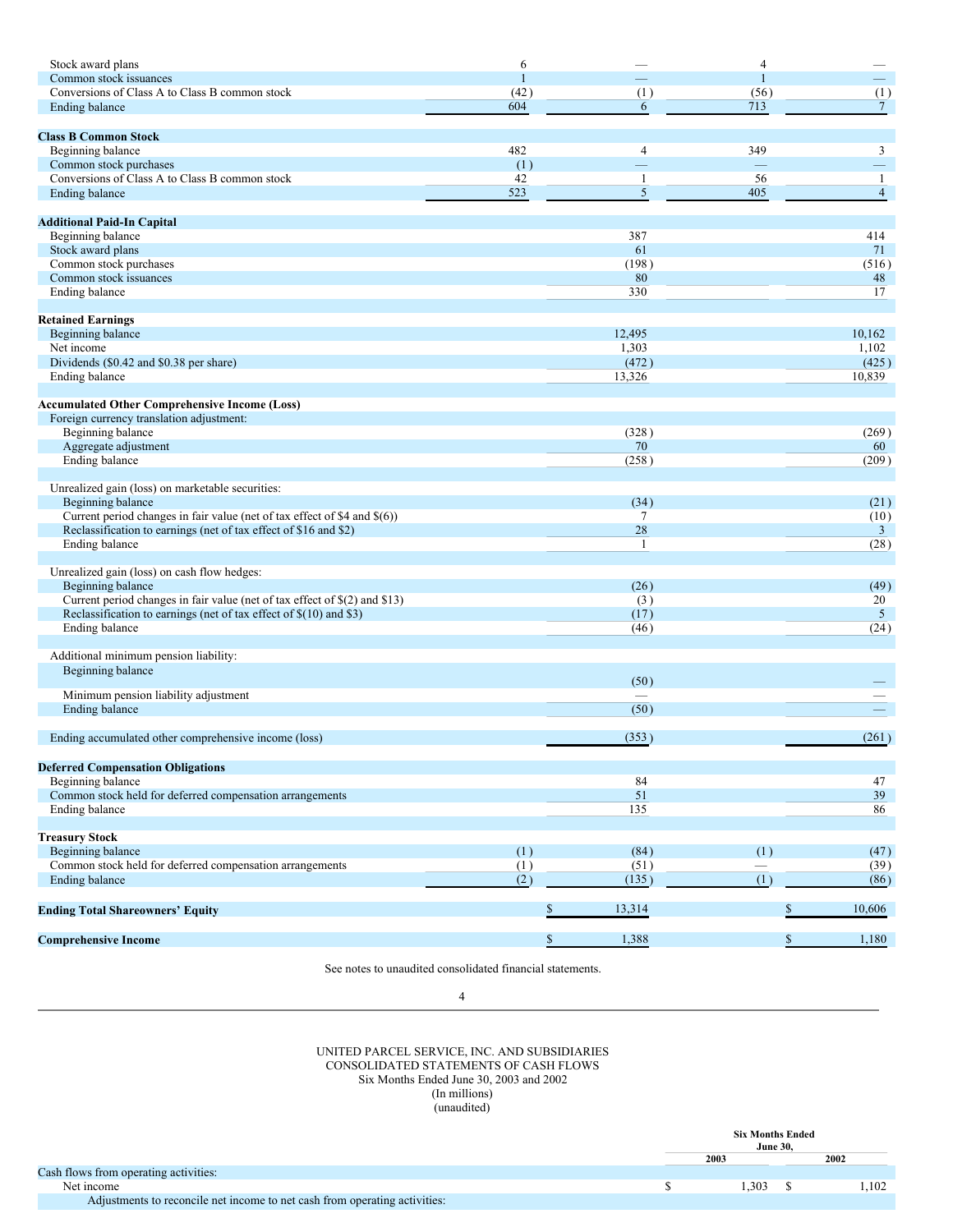| Postretirement benefits<br>86<br>84<br>Deferred taxes, credits and other<br>70<br>(78)<br>Stock award plans<br>260<br>257<br>Loss on investments<br>60<br>8<br>22<br>Loss on disposal of assets<br>30<br>Impairment of goodwill<br>72<br>Changes in assets and liabilities:<br>Accounts receivable<br>81<br>351<br>Prepaid health and welfare benefit costs<br>446<br>Other current assets<br>(231)<br>(62)<br>73<br>Prepaid pension costs<br>$7\phantom{.0}$<br>21<br>83<br>Accounts payable<br>219<br>Accrued wages and withholdings<br>285<br>Dividends payable<br>(212)<br>(212)<br>Other current liabilities<br>180<br>178<br>Net cash from operating activities<br>2,570<br>3.404<br>Cash flows from investing activities:<br>Capital expenditures<br>(1,051)<br>(954)<br>Disposals of property, plant and equipment<br>69<br>5<br>Purchases of marketable securities and short-term investments<br>(3,224)<br>(1,329)<br>Sales and maturities of marketable securities and short-term investments<br>1,034<br>2,850<br>Net increase in finance receivables<br>(351)<br>(13)<br>(85)<br>Other asset receipts (payments)<br>(20)<br>Net cash used in investing activities<br>(1, 454)<br>(1,615)<br>Cash flows from financing activities:<br>Proceeds from borrowings<br>207<br>225<br>Repayments of borrowings<br>(786)<br>(563)<br>Purchases of common stock<br>(198)<br>(516)<br>Issuances of common stock pursuant to stock awards and employee stock purchase plans<br>82<br>73<br>Dividends<br>(425)<br>(472)<br>Other transactions<br>(82)<br>(26)<br>Net cash used in financing activities<br>(1,288)<br>(1,193)<br>Effect of exchange rate changes on cash<br>51<br>45<br>Net increase (decrease) in cash and cash equivalents<br>(26)<br>546<br>Cash and cash equivalents:<br>Beginning of period<br>2,211<br>858<br>$\mathbb{S}$<br>2,185<br>\$<br>1,404<br>End of period<br>Cash paid during the period for:<br>Interest (net of amount capitalized)<br>82<br>94<br>S<br>591<br>649<br>S<br>Income taxes | Depreciation and amortization | 778 | 713 |
|---------------------------------------------------------------------------------------------------------------------------------------------------------------------------------------------------------------------------------------------------------------------------------------------------------------------------------------------------------------------------------------------------------------------------------------------------------------------------------------------------------------------------------------------------------------------------------------------------------------------------------------------------------------------------------------------------------------------------------------------------------------------------------------------------------------------------------------------------------------------------------------------------------------------------------------------------------------------------------------------------------------------------------------------------------------------------------------------------------------------------------------------------------------------------------------------------------------------------------------------------------------------------------------------------------------------------------------------------------------------------------------------------------------------------------------------------------------------------------------------------------------------------------------------------------------------------------------------------------------------------------------------------------------------------------------------------------------------------------------------------------------------------------------------------------------------------------------------------------------------------------------------------------------------------------------------------------------------------------------------------------------------------|-------------------------------|-----|-----|
|                                                                                                                                                                                                                                                                                                                                                                                                                                                                                                                                                                                                                                                                                                                                                                                                                                                                                                                                                                                                                                                                                                                                                                                                                                                                                                                                                                                                                                                                                                                                                                                                                                                                                                                                                                                                                                                                                                                                                                                                                           |                               |     |     |
|                                                                                                                                                                                                                                                                                                                                                                                                                                                                                                                                                                                                                                                                                                                                                                                                                                                                                                                                                                                                                                                                                                                                                                                                                                                                                                                                                                                                                                                                                                                                                                                                                                                                                                                                                                                                                                                                                                                                                                                                                           |                               |     |     |
|                                                                                                                                                                                                                                                                                                                                                                                                                                                                                                                                                                                                                                                                                                                                                                                                                                                                                                                                                                                                                                                                                                                                                                                                                                                                                                                                                                                                                                                                                                                                                                                                                                                                                                                                                                                                                                                                                                                                                                                                                           |                               |     |     |
|                                                                                                                                                                                                                                                                                                                                                                                                                                                                                                                                                                                                                                                                                                                                                                                                                                                                                                                                                                                                                                                                                                                                                                                                                                                                                                                                                                                                                                                                                                                                                                                                                                                                                                                                                                                                                                                                                                                                                                                                                           |                               |     |     |
|                                                                                                                                                                                                                                                                                                                                                                                                                                                                                                                                                                                                                                                                                                                                                                                                                                                                                                                                                                                                                                                                                                                                                                                                                                                                                                                                                                                                                                                                                                                                                                                                                                                                                                                                                                                                                                                                                                                                                                                                                           |                               |     |     |
|                                                                                                                                                                                                                                                                                                                                                                                                                                                                                                                                                                                                                                                                                                                                                                                                                                                                                                                                                                                                                                                                                                                                                                                                                                                                                                                                                                                                                                                                                                                                                                                                                                                                                                                                                                                                                                                                                                                                                                                                                           |                               |     |     |
|                                                                                                                                                                                                                                                                                                                                                                                                                                                                                                                                                                                                                                                                                                                                                                                                                                                                                                                                                                                                                                                                                                                                                                                                                                                                                                                                                                                                                                                                                                                                                                                                                                                                                                                                                                                                                                                                                                                                                                                                                           |                               |     |     |
|                                                                                                                                                                                                                                                                                                                                                                                                                                                                                                                                                                                                                                                                                                                                                                                                                                                                                                                                                                                                                                                                                                                                                                                                                                                                                                                                                                                                                                                                                                                                                                                                                                                                                                                                                                                                                                                                                                                                                                                                                           |                               |     |     |
|                                                                                                                                                                                                                                                                                                                                                                                                                                                                                                                                                                                                                                                                                                                                                                                                                                                                                                                                                                                                                                                                                                                                                                                                                                                                                                                                                                                                                                                                                                                                                                                                                                                                                                                                                                                                                                                                                                                                                                                                                           |                               |     |     |
|                                                                                                                                                                                                                                                                                                                                                                                                                                                                                                                                                                                                                                                                                                                                                                                                                                                                                                                                                                                                                                                                                                                                                                                                                                                                                                                                                                                                                                                                                                                                                                                                                                                                                                                                                                                                                                                                                                                                                                                                                           |                               |     |     |
|                                                                                                                                                                                                                                                                                                                                                                                                                                                                                                                                                                                                                                                                                                                                                                                                                                                                                                                                                                                                                                                                                                                                                                                                                                                                                                                                                                                                                                                                                                                                                                                                                                                                                                                                                                                                                                                                                                                                                                                                                           |                               |     |     |
|                                                                                                                                                                                                                                                                                                                                                                                                                                                                                                                                                                                                                                                                                                                                                                                                                                                                                                                                                                                                                                                                                                                                                                                                                                                                                                                                                                                                                                                                                                                                                                                                                                                                                                                                                                                                                                                                                                                                                                                                                           |                               |     |     |
|                                                                                                                                                                                                                                                                                                                                                                                                                                                                                                                                                                                                                                                                                                                                                                                                                                                                                                                                                                                                                                                                                                                                                                                                                                                                                                                                                                                                                                                                                                                                                                                                                                                                                                                                                                                                                                                                                                                                                                                                                           |                               |     |     |
|                                                                                                                                                                                                                                                                                                                                                                                                                                                                                                                                                                                                                                                                                                                                                                                                                                                                                                                                                                                                                                                                                                                                                                                                                                                                                                                                                                                                                                                                                                                                                                                                                                                                                                                                                                                                                                                                                                                                                                                                                           |                               |     |     |
|                                                                                                                                                                                                                                                                                                                                                                                                                                                                                                                                                                                                                                                                                                                                                                                                                                                                                                                                                                                                                                                                                                                                                                                                                                                                                                                                                                                                                                                                                                                                                                                                                                                                                                                                                                                                                                                                                                                                                                                                                           |                               |     |     |
|                                                                                                                                                                                                                                                                                                                                                                                                                                                                                                                                                                                                                                                                                                                                                                                                                                                                                                                                                                                                                                                                                                                                                                                                                                                                                                                                                                                                                                                                                                                                                                                                                                                                                                                                                                                                                                                                                                                                                                                                                           |                               |     |     |
|                                                                                                                                                                                                                                                                                                                                                                                                                                                                                                                                                                                                                                                                                                                                                                                                                                                                                                                                                                                                                                                                                                                                                                                                                                                                                                                                                                                                                                                                                                                                                                                                                                                                                                                                                                                                                                                                                                                                                                                                                           |                               |     |     |
|                                                                                                                                                                                                                                                                                                                                                                                                                                                                                                                                                                                                                                                                                                                                                                                                                                                                                                                                                                                                                                                                                                                                                                                                                                                                                                                                                                                                                                                                                                                                                                                                                                                                                                                                                                                                                                                                                                                                                                                                                           |                               |     |     |
|                                                                                                                                                                                                                                                                                                                                                                                                                                                                                                                                                                                                                                                                                                                                                                                                                                                                                                                                                                                                                                                                                                                                                                                                                                                                                                                                                                                                                                                                                                                                                                                                                                                                                                                                                                                                                                                                                                                                                                                                                           |                               |     |     |
|                                                                                                                                                                                                                                                                                                                                                                                                                                                                                                                                                                                                                                                                                                                                                                                                                                                                                                                                                                                                                                                                                                                                                                                                                                                                                                                                                                                                                                                                                                                                                                                                                                                                                                                                                                                                                                                                                                                                                                                                                           |                               |     |     |
|                                                                                                                                                                                                                                                                                                                                                                                                                                                                                                                                                                                                                                                                                                                                                                                                                                                                                                                                                                                                                                                                                                                                                                                                                                                                                                                                                                                                                                                                                                                                                                                                                                                                                                                                                                                                                                                                                                                                                                                                                           |                               |     |     |
|                                                                                                                                                                                                                                                                                                                                                                                                                                                                                                                                                                                                                                                                                                                                                                                                                                                                                                                                                                                                                                                                                                                                                                                                                                                                                                                                                                                                                                                                                                                                                                                                                                                                                                                                                                                                                                                                                                                                                                                                                           |                               |     |     |
|                                                                                                                                                                                                                                                                                                                                                                                                                                                                                                                                                                                                                                                                                                                                                                                                                                                                                                                                                                                                                                                                                                                                                                                                                                                                                                                                                                                                                                                                                                                                                                                                                                                                                                                                                                                                                                                                                                                                                                                                                           |                               |     |     |
|                                                                                                                                                                                                                                                                                                                                                                                                                                                                                                                                                                                                                                                                                                                                                                                                                                                                                                                                                                                                                                                                                                                                                                                                                                                                                                                                                                                                                                                                                                                                                                                                                                                                                                                                                                                                                                                                                                                                                                                                                           |                               |     |     |
|                                                                                                                                                                                                                                                                                                                                                                                                                                                                                                                                                                                                                                                                                                                                                                                                                                                                                                                                                                                                                                                                                                                                                                                                                                                                                                                                                                                                                                                                                                                                                                                                                                                                                                                                                                                                                                                                                                                                                                                                                           |                               |     |     |
|                                                                                                                                                                                                                                                                                                                                                                                                                                                                                                                                                                                                                                                                                                                                                                                                                                                                                                                                                                                                                                                                                                                                                                                                                                                                                                                                                                                                                                                                                                                                                                                                                                                                                                                                                                                                                                                                                                                                                                                                                           |                               |     |     |
|                                                                                                                                                                                                                                                                                                                                                                                                                                                                                                                                                                                                                                                                                                                                                                                                                                                                                                                                                                                                                                                                                                                                                                                                                                                                                                                                                                                                                                                                                                                                                                                                                                                                                                                                                                                                                                                                                                                                                                                                                           |                               |     |     |
|                                                                                                                                                                                                                                                                                                                                                                                                                                                                                                                                                                                                                                                                                                                                                                                                                                                                                                                                                                                                                                                                                                                                                                                                                                                                                                                                                                                                                                                                                                                                                                                                                                                                                                                                                                                                                                                                                                                                                                                                                           |                               |     |     |
|                                                                                                                                                                                                                                                                                                                                                                                                                                                                                                                                                                                                                                                                                                                                                                                                                                                                                                                                                                                                                                                                                                                                                                                                                                                                                                                                                                                                                                                                                                                                                                                                                                                                                                                                                                                                                                                                                                                                                                                                                           |                               |     |     |
|                                                                                                                                                                                                                                                                                                                                                                                                                                                                                                                                                                                                                                                                                                                                                                                                                                                                                                                                                                                                                                                                                                                                                                                                                                                                                                                                                                                                                                                                                                                                                                                                                                                                                                                                                                                                                                                                                                                                                                                                                           |                               |     |     |
|                                                                                                                                                                                                                                                                                                                                                                                                                                                                                                                                                                                                                                                                                                                                                                                                                                                                                                                                                                                                                                                                                                                                                                                                                                                                                                                                                                                                                                                                                                                                                                                                                                                                                                                                                                                                                                                                                                                                                                                                                           |                               |     |     |
|                                                                                                                                                                                                                                                                                                                                                                                                                                                                                                                                                                                                                                                                                                                                                                                                                                                                                                                                                                                                                                                                                                                                                                                                                                                                                                                                                                                                                                                                                                                                                                                                                                                                                                                                                                                                                                                                                                                                                                                                                           |                               |     |     |
|                                                                                                                                                                                                                                                                                                                                                                                                                                                                                                                                                                                                                                                                                                                                                                                                                                                                                                                                                                                                                                                                                                                                                                                                                                                                                                                                                                                                                                                                                                                                                                                                                                                                                                                                                                                                                                                                                                                                                                                                                           |                               |     |     |
|                                                                                                                                                                                                                                                                                                                                                                                                                                                                                                                                                                                                                                                                                                                                                                                                                                                                                                                                                                                                                                                                                                                                                                                                                                                                                                                                                                                                                                                                                                                                                                                                                                                                                                                                                                                                                                                                                                                                                                                                                           |                               |     |     |
|                                                                                                                                                                                                                                                                                                                                                                                                                                                                                                                                                                                                                                                                                                                                                                                                                                                                                                                                                                                                                                                                                                                                                                                                                                                                                                                                                                                                                                                                                                                                                                                                                                                                                                                                                                                                                                                                                                                                                                                                                           |                               |     |     |
|                                                                                                                                                                                                                                                                                                                                                                                                                                                                                                                                                                                                                                                                                                                                                                                                                                                                                                                                                                                                                                                                                                                                                                                                                                                                                                                                                                                                                                                                                                                                                                                                                                                                                                                                                                                                                                                                                                                                                                                                                           |                               |     |     |
|                                                                                                                                                                                                                                                                                                                                                                                                                                                                                                                                                                                                                                                                                                                                                                                                                                                                                                                                                                                                                                                                                                                                                                                                                                                                                                                                                                                                                                                                                                                                                                                                                                                                                                                                                                                                                                                                                                                                                                                                                           |                               |     |     |
|                                                                                                                                                                                                                                                                                                                                                                                                                                                                                                                                                                                                                                                                                                                                                                                                                                                                                                                                                                                                                                                                                                                                                                                                                                                                                                                                                                                                                                                                                                                                                                                                                                                                                                                                                                                                                                                                                                                                                                                                                           |                               |     |     |
|                                                                                                                                                                                                                                                                                                                                                                                                                                                                                                                                                                                                                                                                                                                                                                                                                                                                                                                                                                                                                                                                                                                                                                                                                                                                                                                                                                                                                                                                                                                                                                                                                                                                                                                                                                                                                                                                                                                                                                                                                           |                               |     |     |
|                                                                                                                                                                                                                                                                                                                                                                                                                                                                                                                                                                                                                                                                                                                                                                                                                                                                                                                                                                                                                                                                                                                                                                                                                                                                                                                                                                                                                                                                                                                                                                                                                                                                                                                                                                                                                                                                                                                                                                                                                           |                               |     |     |
|                                                                                                                                                                                                                                                                                                                                                                                                                                                                                                                                                                                                                                                                                                                                                                                                                                                                                                                                                                                                                                                                                                                                                                                                                                                                                                                                                                                                                                                                                                                                                                                                                                                                                                                                                                                                                                                                                                                                                                                                                           |                               |     |     |
|                                                                                                                                                                                                                                                                                                                                                                                                                                                                                                                                                                                                                                                                                                                                                                                                                                                                                                                                                                                                                                                                                                                                                                                                                                                                                                                                                                                                                                                                                                                                                                                                                                                                                                                                                                                                                                                                                                                                                                                                                           |                               |     |     |
|                                                                                                                                                                                                                                                                                                                                                                                                                                                                                                                                                                                                                                                                                                                                                                                                                                                                                                                                                                                                                                                                                                                                                                                                                                                                                                                                                                                                                                                                                                                                                                                                                                                                                                                                                                                                                                                                                                                                                                                                                           |                               |     |     |
|                                                                                                                                                                                                                                                                                                                                                                                                                                                                                                                                                                                                                                                                                                                                                                                                                                                                                                                                                                                                                                                                                                                                                                                                                                                                                                                                                                                                                                                                                                                                                                                                                                                                                                                                                                                                                                                                                                                                                                                                                           |                               |     |     |

See notes to unaudited consolidated financial statements.

5

# UNITED PARCEL SERVICE, INC. AND SUBSIDIARIES NOTES TO UNAUDITED CONSOLIDATED FINANCIAL STATEMENTS

## **Note 1. Basis of Presentation**

In our opinion, the accompanying interim, unaudited, consolidated financial statements contain all adjustments (consisting of normal recurring accruals) necessary to present fairly our financial position as of June 30, 2003, our results of operations for the three and six months ended June 30, 2003 and 2002, and cash flows for the six months ended June 30, 2003 and 2002. The results reported in these consolidated financial statements should not be regarded as necessarily indicative of results that may be expected for the entire year. The interim financial statements should be read in conjunction with the audited consolidated financial statements and notes thereto included in our Annual Report on Form 10-K for the year ended December 31, 2002.

For interim consolidated financial statement purposes, we compute our tax provision on the basis of our estimated annual effective income tax rate, and provide for accruals under our various employee benefit plans for each three month period based on one quarter of the estimated annual expense.

Certain prior period amounts have been reclassified to conform to the current period presentation.

## **Note 2. Stock-Based Compensation**

Effective January 1, 2003, we adopted the fair value measurement provisions of Financial Accounting Standards Board (FASB) Statement No. 123 "Accounting for Stock-Based Compensation" ("FAS 123"). Under the provisions of FASB Statement No. 148 "Accounting for Stock-Based Compensation – Transition and Disclosure," we have elected to adopt the measurement provisions of FAS 123 using the prospective method. Under this approach, all stock-based compensation granted subsequent to January 1, 2003 has been expensed to compensation and benefits over the vesting period based on the fair value at the date the stock-based compensation is granted. Stock compensation awards include stock options, management incentive awards, restricted stock, performance units, and employer matching contributions (in shares of UPS stock) for a defined contribution benefit plan.

The following provides pro forma information as to the impact on net income and earnings per share if we had used the fair value measurement provisions of FAS 123 to account for all stock-based compensation awards granted prior to January 1, 2003. The pro forma information for the three and six months ended June 30 is as follows (in millions, except per share amounts):

| <b>Three Months Ended</b><br><b>June 30.</b> |      | <b>Six Months Ended</b><br><b>June 30.</b> |      |
|----------------------------------------------|------|--------------------------------------------|------|
|                                              |      |                                            |      |
| 2003                                         | 2002 | 2003                                       | 2002 |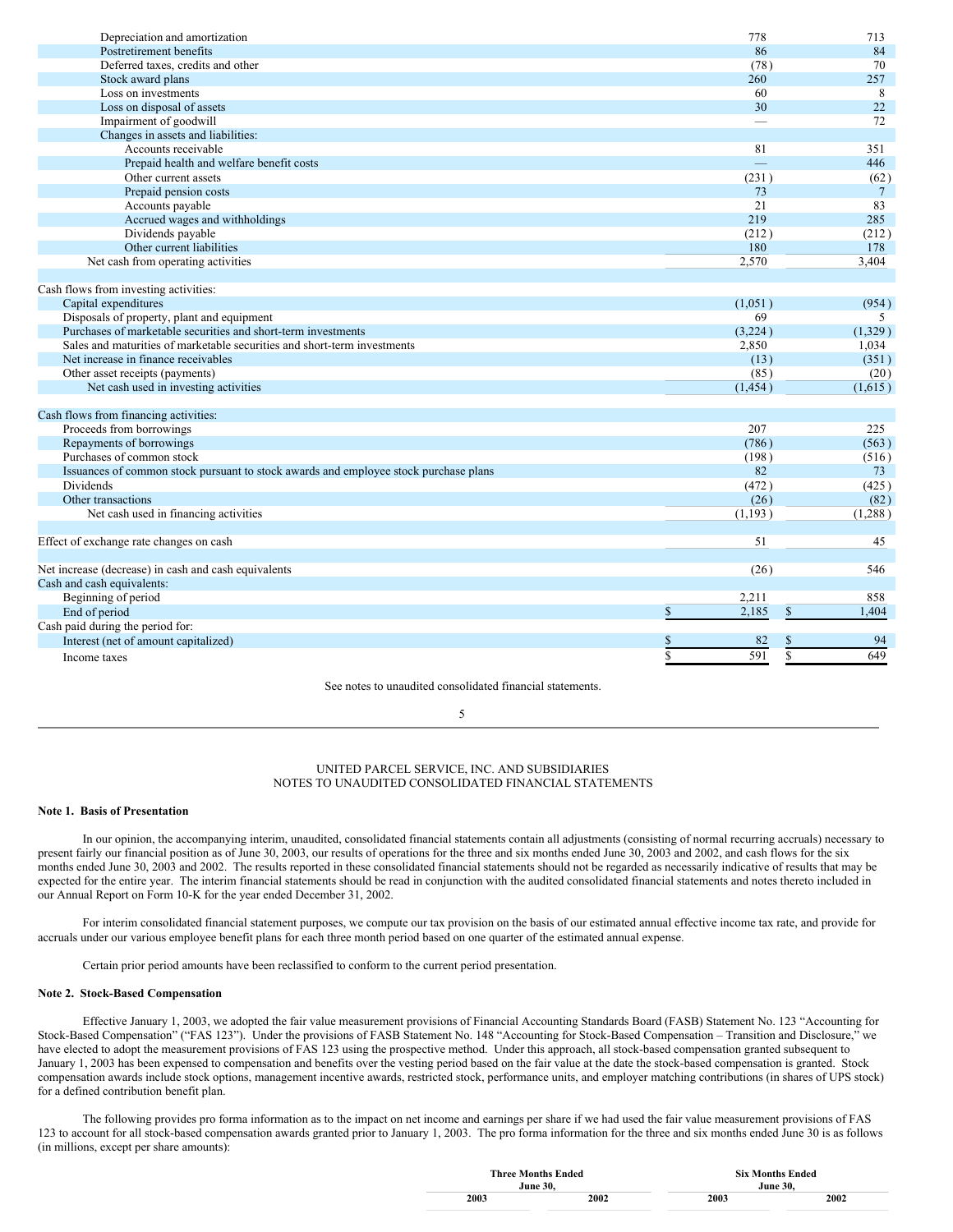| Net income               |                                                                                         | 692   | 611   | 1,303 | 1,102 |
|--------------------------|-----------------------------------------------------------------------------------------|-------|-------|-------|-------|
| Add:                     | Stock-based employee compensation expense included in net<br>income, net of tax effects | 121   | 105   | 234   | 227   |
| Less:                    | Total pro-forma stock-based employee compensation                                       |       |       |       |       |
|                          | expense, net of tax effects                                                             | (134) | (122) | (260) | (257) |
| Pro-forma net income     |                                                                                         | 679   | 594   | 1,27  | 1,072 |
| Basic earnings per share |                                                                                         |       |       |       |       |
|                          | As reported                                                                             | 0.61  | 0.55  | .16   | 0.99  |
|                          | Pro forma                                                                               | 0.60  | 0.53  | 1.13  | 0.96  |
|                          | Diluted earnings per share                                                              |       |       |       |       |
|                          | As reported                                                                             | 0.61  | 0.54  | 1.15  | 0.97  |
|                          | Pro forma                                                                               | 0.60  | 0.52  | 1.12  | 0.95  |

#### **Note 3. New Accounting Pronouncements**

On January 1, 2002, we adopted FASB Statement No. 142 "Goodwill and Other Intangible Assets" ("FAS 142"). Upon adoption of FAS 142, we were required to test all existing goodwill for impairment as of January 1, 2002, using a fair value approach. An impairment charge is recognized for the amount, if any, by which the carrying amount of goodwill exceeds its fair value. Fair values are established using discounted cash flows. We recorded a non-cash goodwill impairment charge of \$72 million (\$0.07 per diluted share) related to our former Mail Technologies business, which we divested during the quarter ended June 30, 2003.

6

This charge was reported as a cumulative effect of change in accounting principle and resulted in a restatement of our first quarter 2002 quarterly financial statements. The primary factor resulting in the impairment charge was the lower than anticipated growth experienced in the expedited mail delivery business. Amortization of goodwill and indefinite-lived intangible assets ceased upon the implementation of FAS 142 on January 1, 2002.

On January 1, 2003, we adopted FASB Interpretation No. 45 "Guarantor's Accounting and Disclosure Requirements for Guarantees, Including Indirect Guarantees of Indebtedness of Others" ("FIN 45"). FIN 45 requires that a liability be recognized at fair value at the inception of certain guarantees for the obligations undertaken by the guarantor. FIN 45 also requires additional disclosures for certain guarantee contracts. The adoption of FIN 45 was not material to our results of operations or financial condition.

On July 1, 2003, we adopted FASB Interpretation No. 46 "Consolidation of Variable Interest Entities" ("FIN 46"). FIN 46 addresses consolidation of variable interest entities that are unable to finance operations without investor support, or where investors do not have exposure to the significant risks and rewards of ownership. The adoption of FIN 46 was not material to our results of operations or financial condition.

On July 1, 2003, we adopted FASB Statement No. 149 "Amendment of Statement 133 on Derivative Instruments and Hedging Activities" ("FAS 149"). FAS 149 amends FAS 133 for certain decisions made by the FASB as part of the Derivatives Implementation Group process. FAS 149 also amends FAS 133 to incorporate clarifications of the definition of a derivative. The adoption of FAS 149 was not material to our results of operations or financial condition.

On July 1, 2003, we adopted FASB Statement No. 150 "Accounting for Certain Instruments with Characteristics of Both Liabilities and Equity" ("FAS 150"). FAS 150 establishes how an issuer measures certain freestanding financial instruments with characteristics of both liabilities and equity, and requires that such instruments be classified as liabilities. The adoption of FAS 150 was not material to our results of operations or financial condition.

## **Note 4. Other Assets**

Other assets as of June 30, 2003 and December 31, 2002 consist of the following (in millions):

|                                                                     | <b>June 30,</b><br>2003 |       | December 31,<br>2002 |
|---------------------------------------------------------------------|-------------------------|-------|----------------------|
| Goodwill                                                            |                         | 1.087 | 1.070                |
| Intangible assets, net of accumulated amortization                  |                         | 108   | 110                  |
| Non-current finance receivables, net of allowance for credit losses |                         | 643   | 616                  |
| Other non-current assets                                            |                         | 352   | 279                  |
| Consolidated                                                        |                         | 2.190 | 2.075                |

The following table indicates the allocation of goodwill by reportable segment, as of June 30, 2003 and December 31, 2002 (in millions):

|                       | December 31,<br>2002 |                                 | Goodwill<br>Acquired            | Currency/<br>Other       | <b>June 30,</b><br>2003 |
|-----------------------|----------------------|---------------------------------|---------------------------------|--------------------------|-------------------------|
| Goodwill by Segment:  |                      |                                 |                                 |                          |                         |
| U.S. domestic package |                      | $\hspace{0.1mm}-\hspace{0.1mm}$ | $\hspace{0.1mm}-\hspace{0.1mm}$ | $\overline{\phantom{a}}$ | _                       |
| International package |                      | 102                             | $\overbrace{\hspace{25mm}}^{}$  | $-$                      | 102                     |
| Non-package           |                      | 968                             |                                 |                          | 985                     |
| Consolidated          |                      | 1,070                           |                                 |                          | 1,087                   |
|                       |                      |                                 |                                 |                          |                         |
|                       |                      |                                 |                                 |                          |                         |

The following is a summary of intangible assets as of June 30, 2003 and December 31, 2002 (in millions):

|                          | <b>Franchise Rights,</b><br>Licenses, Patents,<br>Trademarks,<br>and Other | Intangible<br>Pension<br>Asset |    | Total<br>Intangible<br>Assets |
|--------------------------|----------------------------------------------------------------------------|--------------------------------|----|-------------------------------|
| June 30, 2003:           |                                                                            |                                |    |                               |
| Gross carrying amount    | 121                                                                        |                                |    | 128                           |
| Accumulated amortization | (20)                                                                       |                                | __ | (20)                          |
| Net carrying value       | 101                                                                        |                                |    | 108                           |
|                          |                                                                            |                                |    |                               |
| December 31, 2002:       |                                                                            |                                |    |                               |
| Gross carrying amount    | 118                                                                        | S.                             |    | 125                           |
| Accumulated amortization | (15                                                                        |                                | _  | (15)                          |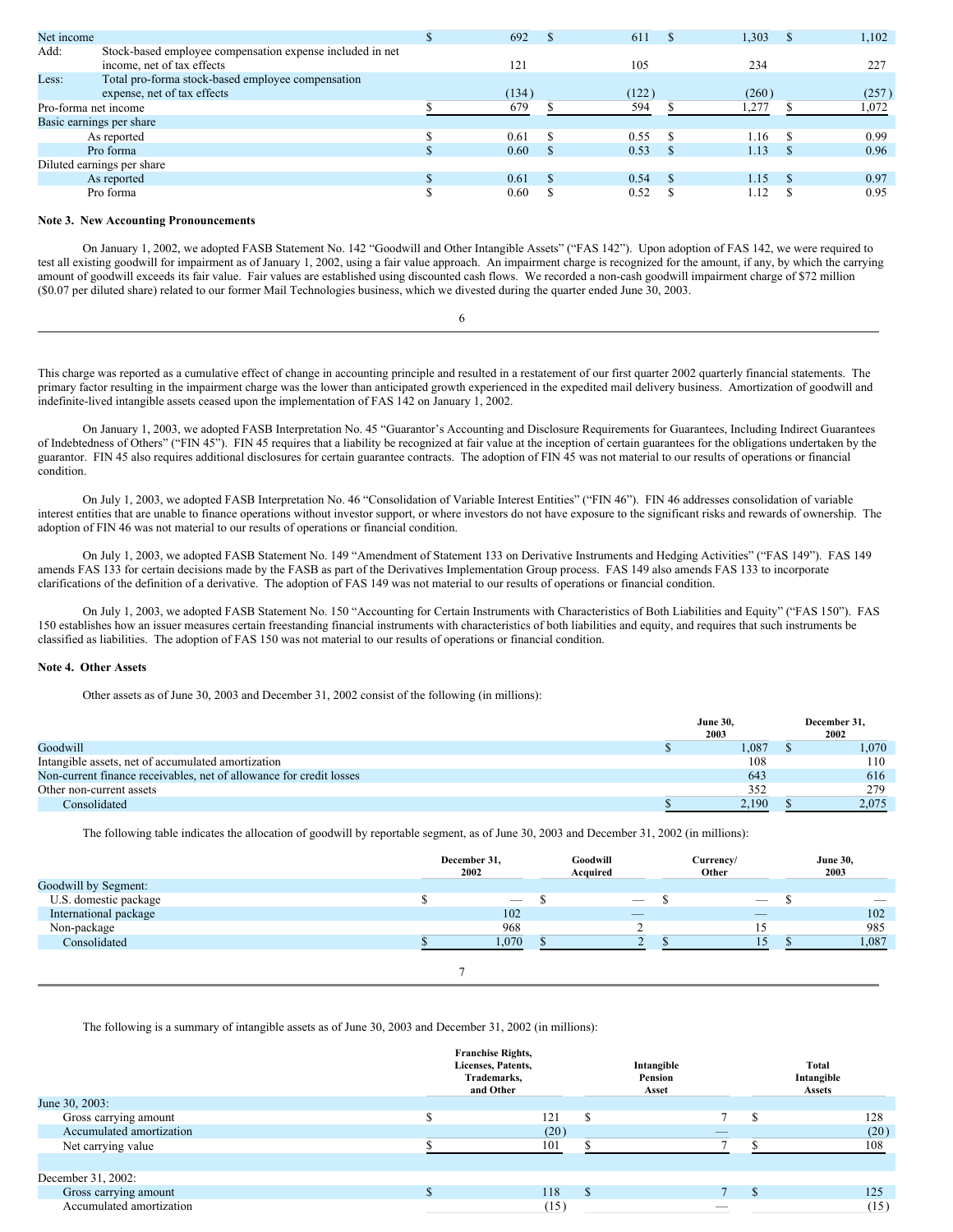| Net carrying value | 103 |  |  |
|--------------------|-----|--|--|
|                    |     |  |  |

## **Note 5. Legal Proceedings and Contingencies**

We are named as a defendant in twenty-three pending lawsuits that seek to hold us liable for the collection of premiums for excess value ("EV") insurance in connection with package shipments since 1984. Based on state and federal tort, contract and statutory claims, these cases generally claim that we failed to remit collected EV premiums to an independent insurer; we failed to provide promised EV insurance; we acted as an insurer without complying with state insurance laws and regulations; and the price for EV insurance was excessive.

These actions all were filed after the August 9, 1999 United States Tax Court decision, in which the Tax Court held that we were liable for tax on income of Overseas Partners Ltd., a Bermuda company that had reinsured EV insurance purchased by our customers beginning in 1984, and that we were liable for additional tax for the 1983 and 1984 tax years. On June 20, 2001, the U.S. Court of Appeals for the Eleventh Circuit ruled in our favor and reversed the Tax Court decision. In January 2003, we and the IRS finalized settlement of all outstanding tax issues relating to EV package insurance.

These twenty-three cases have been consolidated for pre-trial purposes in a multi-district litigation proceeding ("MDL Proceeding") in federal court in New York. The Court has granted our motions to dismiss with respect to all of the plaintiffs' tort claims and all of their breach of contract claims prior to August 26, 1994. Claims asserted under specific federal statutes, and breach of contract claims commencing on August 26, 1994, are proceeding. We intend to continue to seek dismissal of these remaining claims.

The defendants in the MDL Proceeding, including UPS, have stipulated to conditional certification of a plaintiff class in most of the lawsuits challenging the EV insurance program for our shippers. Class certification is a procedural step that allows claims to be resolved at one time as to all potential claimants; it does not depend on or reflect the merits of the underlying claims. Defendants may move later to set aside or modify the class certification.

The cases subject to the class certification stipulation will proceed to a single trial before the federal court presiding over the MDL Proceeding, instead of being returned for trial to the numerous federal courts around the country from which they were transferred. In addition, plaintiffs in the five cases with pending motions to remand to state court have withdrawn these motions.

In addition to the cases in which UPS is named as a defendant, there also is an action,*Smith v. Mail Boxes Etc.,* against Mail Boxes Etc. and its franchisees relating to UPS EV insurance purchased through Mail Boxes Etc. centers. This case also has been consolidated into the MDL Proceeding. The plaintiff has moved to have the case remanded back to state court.

We believe that the allegations in these cases have no merit and intend to continue to defend them vigorously. The ultimate resolution of these cases cannot presently be determined.

In addition, we are a defendant in various other lawsuits that arose in the normal course of business. We believe that the eventual resolution of these cases will not have a material adverse effect on our financial condition, results of operations or liquidity.

| ï<br>×<br>۰, |  |
|--------------|--|
|              |  |

#### **Note 6. Segment Information**

We report our operations in three segments: U.S. domestic package operations, international package operations and non-package operations, as follows:

- U.S. Domestic Package Domestic package operations include the time-definite delivery of letters, documents, and packages throughout the United States.
- International Package International package operations include delivery to more than 200 countries and territories worldwide, including shipments wholly outside the U.S. as well as shipments with either origin or distribution outside the U.S. Our international package reporting segment includes the operations of our Europe, Asia-Pacific, Canada, and Americas operating segments.
- Non-Package Non-package operations include UPS Supply Chain Solutions, Mail Boxes Etc., UPS Capital Corp., our mail and consulting services, and our excess value package insurance business. UPS Supply Chain Solutions, which is comprised of our former UPS Freight Services and UPS Logistics Group businesses, provides supply chain design and management, freight forwarding, and customs brokerage services.

Segment information for the three and six months ended June 30 is as follows (in millions):

|                       | <b>Three Months Ended</b><br><b>June 30,</b> |       |    |       | <b>Six Months Ended</b><br><b>June 30,</b> |        |      |        |
|-----------------------|----------------------------------------------|-------|----|-------|--------------------------------------------|--------|------|--------|
|                       | 2003                                         |       |    | 2002  |                                            | 2003   |      | 2002   |
| Revenue:              |                                              |       |    |       |                                            |        |      |        |
| U.S. domestic package | S                                            | 6,124 | -S | 5,908 | S                                          | 12,144 | -S   | 11,811 |
| International package |                                              | 1,371 |    | 1,144 |                                            | 2,673  |      | 2,198  |
| Non-package           |                                              | 731   |    | 630   |                                            | 1,424  |      | 1,252  |
| Consolidated          |                                              | 8,226 |    | 7,682 |                                            | 16,241 |      | 15,261 |
|                       |                                              |       |    |       |                                            |        |      |        |
| Operating profit:     |                                              |       |    |       |                                            |        |      |        |
| U.S. domestic package | $\sigma$                                     | 832   | S  | 899   | <b>S</b>                                   | 1,536  | - \$ | 1,761  |
| International package |                                              | 158   |    | 62    |                                            | 292    |      | 92     |
| Non-package           |                                              | 90    |    | 67    |                                            | 197    |      | 122    |
| Consolidated          |                                              | 1,080 |    | 1,028 |                                            | 2,025  |      | 1,975  |

Non-package operating profit included \$26 and \$28 million for the three months, and \$54 and \$56 for the six months ended June 30, 2003 and 2002, of intersegment profit, with a corresponding amount of operating expense, which reduces operating profit, included in the U.S. domestic package segment.

#### **Note 7. Other Operating Expenses**

The major components of other operating expenses for the three and six months ended June 30 are as follows (in millions):

|                               | <b>Three Months Ended</b><br><b>June 30.</b> |  |      | <b>Six Months Ended</b><br><b>June 30.</b> |      |  |      |
|-------------------------------|----------------------------------------------|--|------|--------------------------------------------|------|--|------|
|                               | 2003                                         |  | 2002 |                                            | 2003 |  | 2002 |
| Repairs and maintenance       | 286                                          |  |      |                                            | 565  |  | 532  |
| Depreciation and amortization | 391                                          |  | 362  |                                            |      |  | 712  |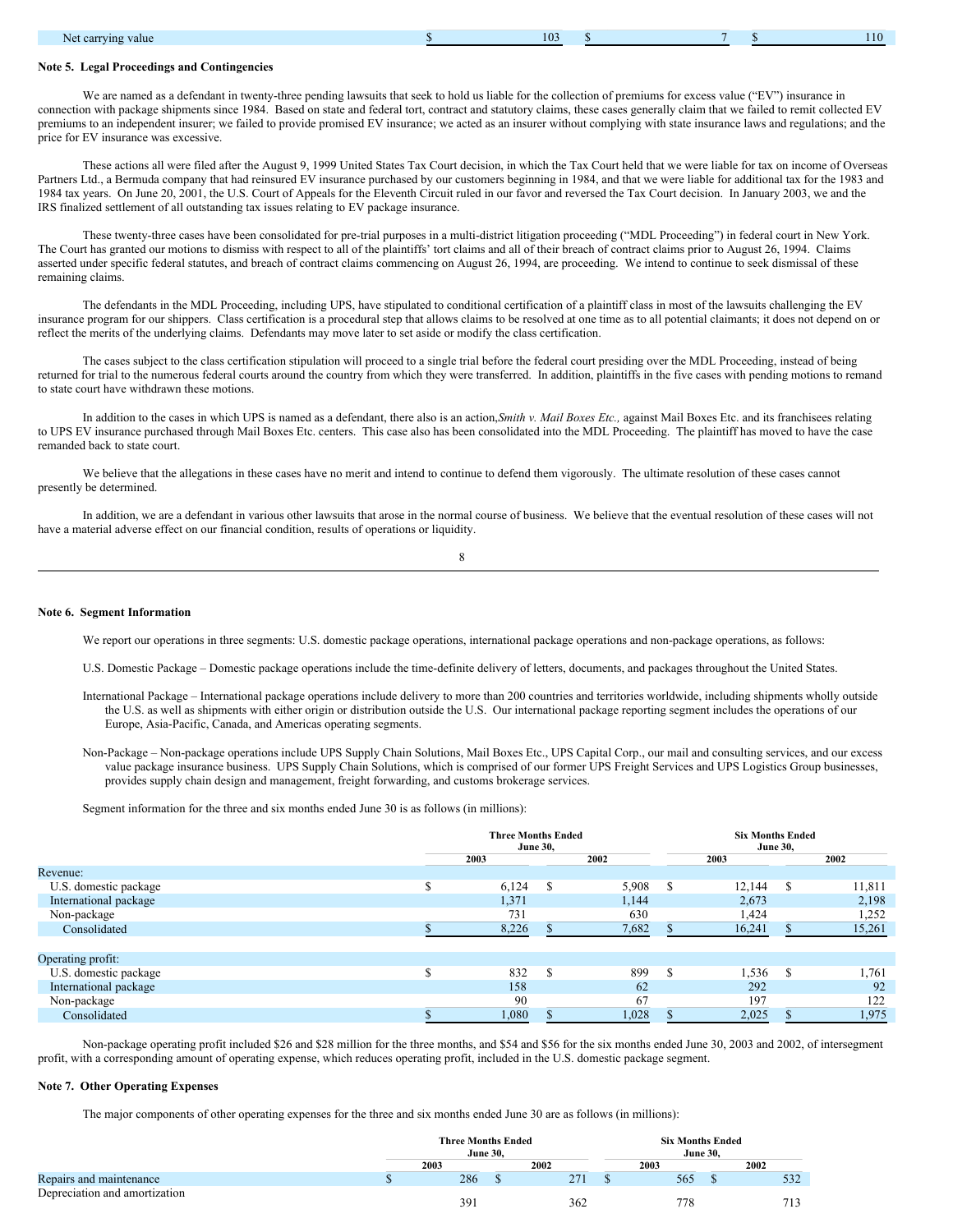| Purchased transportation | 409   | 356   | 807   | 714   |
|--------------------------|-------|-------|-------|-------|
| Fuel                     | 249   | 237   | 513   | 433   |
| Other occupancy          | 137   | 119   | 295   | 259   |
| Other expenses           | 920   | 883   | 1,796 | 1,755 |
| Consolidated             | 2.392 | 2,228 | 4,754 | 4,406 |
|                          |       |       |       |       |
|                          |       |       |       |       |

# **Note 8. Earnings Per Share**

The following table sets forth the computation of basic and diluted earnings per share (in millions, except per share amounts):

|                                                                              | <b>Three Months Ended</b><br><b>June 30,</b> |       |              |       |               | <b>Six Months Ended</b><br><b>June 30,</b> |               |        |  |  |
|------------------------------------------------------------------------------|----------------------------------------------|-------|--------------|-------|---------------|--------------------------------------------|---------------|--------|--|--|
|                                                                              |                                              | 2003  |              | 2002  |               | 2003                                       |               | 2002   |  |  |
| Numerator:                                                                   |                                              |       |              |       |               |                                            |               |        |  |  |
| Net income before the cumulative effect of change in accounting<br>principle | \$                                           | 692   | S            | 611   | S             | 1,303                                      | S             | 1,174  |  |  |
| Cumulative effect of accounting change                                       |                                              |       |              |       |               |                                            |               | (72)   |  |  |
| Net income, as reported                                                      |                                              | 692   | \$           | 611   | S             | 1,303                                      | $\mathbf S$   | 1,102  |  |  |
| Denominator:                                                                 |                                              |       |              |       |               |                                            |               |        |  |  |
| Weighted-average shares                                                      |                                              | 1.125 |              | 1,117 |               | 1.124                                      |               | 1,117  |  |  |
| Deferred compensation arrangements                                           |                                              |       |              |       |               |                                            |               |        |  |  |
| Denominator for basic earnings per share                                     |                                              | 1,127 |              | 1,118 |               | 1,126                                      |               | 1,118  |  |  |
| Effect of dilutive securities:                                               |                                              |       |              |       |               |                                            |               |        |  |  |
| Contingent shares -                                                          |                                              |       |              |       |               |                                            |               |        |  |  |
| Management incentive awards                                                  |                                              | 5     |              | 5     |               | $\overline{4}$                             |               |        |  |  |
| Stock option plans                                                           |                                              | 4     |              | 8     |               | 6                                          |               | 10     |  |  |
| Denominator for diluted earnings per share                                   |                                              | 1,136 |              | 1,131 |               | 1,136                                      |               | 1,132  |  |  |
| Basic Earnings Per Share Before Cumulative Effect of Change in               |                                              |       |              |       |               |                                            |               |        |  |  |
| <b>Accounting Principle</b>                                                  | $\mathbf S$                                  | 0.61  | \$           | 0.55  | <sup>\$</sup> | 1.16                                       | <sup>\$</sup> | 1.05   |  |  |
| Less: Cumulative Effect of Accounting Change                                 |                                              |       |              |       |               |                                            |               | (0.06) |  |  |
| Basic Earnings Per Share                                                     |                                              | 0.61  | $\mathbf{s}$ | 0.55  | $\mathbf{\$}$ | 1.16                                       | $\mathcal{S}$ | 0.99   |  |  |
| Diluted Earnings Per Share Before Cumulative Effect of Change in             |                                              |       |              |       |               |                                            |               |        |  |  |
| <b>Accounting Principle</b>                                                  | \$                                           | 0.61  | \$           | 0.54  | <sup>\$</sup> | 1.15                                       | <sup>\$</sup> | 1.04   |  |  |
| Less: Cumulative Effect of Accounting Change                                 |                                              |       |              |       |               |                                            |               | (0.07) |  |  |
| <b>Diluted Earnings Per Share</b>                                            | \$                                           | 0.61  | \$           | 0.54  | \$            | 1.15                                       | S             | 0.97   |  |  |

## **Note 9. Restructuring Charge and Related Expenses**

In the fourth quarter of 2002, we initiated a restructuring program to combine UPS Freight Services and the UPS Logistics Group into a single business unit ("Supply Chain Solutions"), as well as to integrate the activities of UPS Capital and First International Bank. The program is designed to facilitate business growth, streamline management decision-making, reduce the cost structure, and provide higher levels of service to our customers. The program will be completed by the end of 2003.

The total cost of the program is estimated at \$127 million, of which \$106 million was recorded in 2002 and \$5 million in the first six months of 2003. Costs of the program include employee severance costs, asset impairments, costs associated with the consolidation of facilities, and other costs directly related to the restructuring program. The costs incurred with this program are classified in other operating expenses within the non-package segment in the income statement.

|  | ٦<br>$\sim$ |
|--|-------------|
|  |             |

We initially established a liability for the restructuring charge and related expenses in the fourth quarter of 2002. Set forth below is a summary of activity related to the restructuring program liability for the six months ended June 30, 2003 (in millions):

|                              | Employee<br><b>Severance</b> |                | Facility<br>Consolidation | Other                    | Total |
|------------------------------|------------------------------|----------------|---------------------------|--------------------------|-------|
| Balance at December 31, 2002 |                              | $\overline{ }$ |                           | $\overline{1}$           | 44    |
| Cash spent                   |                              | (6)            | $\sim$                    |                          | (6)   |
| Currency translation         |                              |                |                           | $\overline{\phantom{a}}$ |       |
| Balance at June 30, 2003     |                              | 10             |                           | $\overline{1}$           | 40    |

# **Note 10. Sale of Business Unit**

During the second quarter of 2003, we sold our Mail Technologies business unit in a transaction that increased net income by \$14 million, or \$0.01 per diluted share. The gain consisted of a pre-tax loss of \$24 million recorded in other operating expenses within the Non-Package segment, and a tax benefit of \$38 million recognized in conjunction with the sale. The tax benefit exceeds the pre-tax loss from this sale primarily because the goodwill impairment charge we previously recorded for the Mail Technologies business unit was not deductible for income tax purposes. Consequently, our tax basis was greater than our book basis, thus producing the tax benefit described above.

The operating results of the Mail Technologies business unit were not material to our consolidated operating results in any of the periods presented.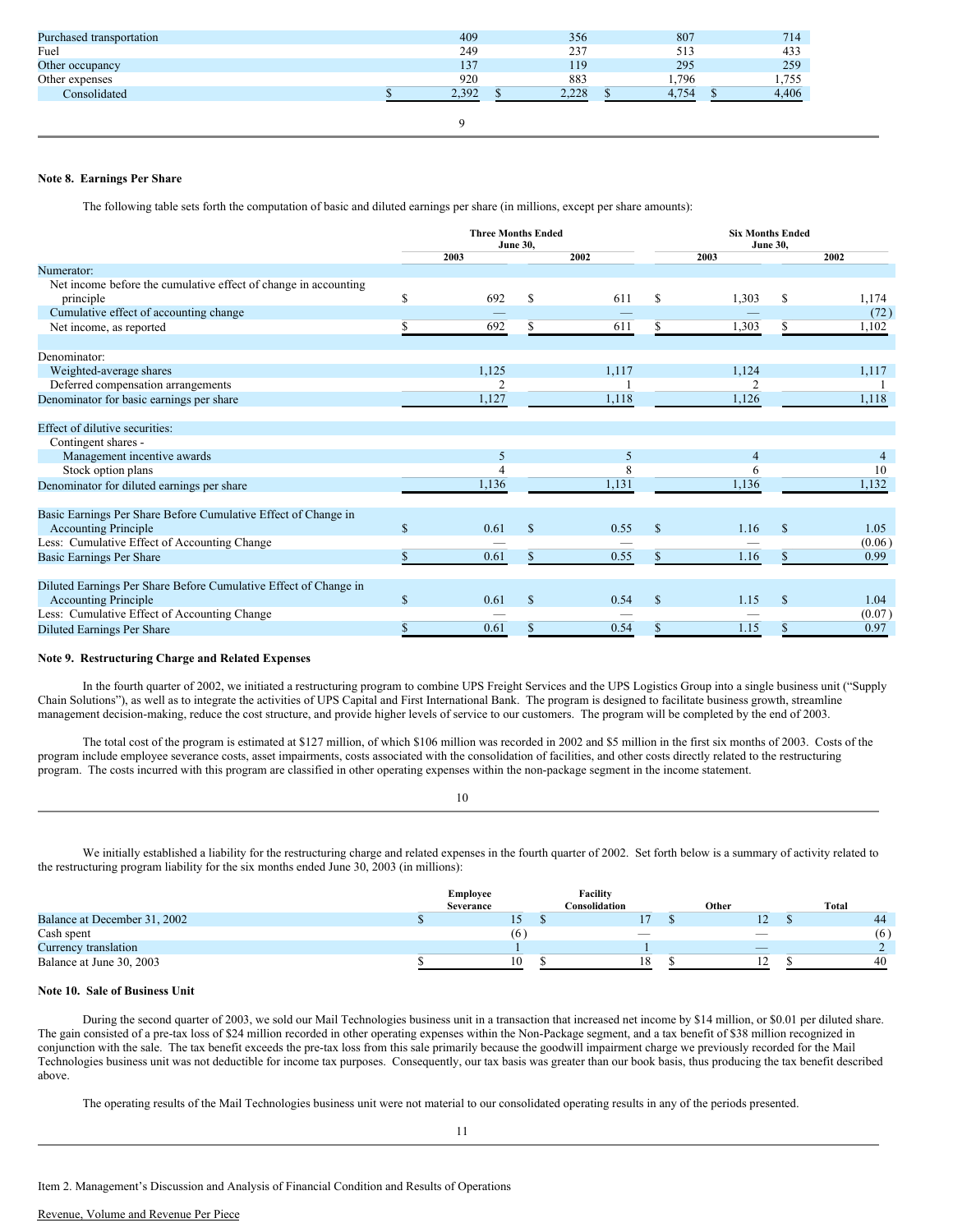The following tables set forth information showing the change in revenue, average daily package volume and average revenue per piece, both in dollars or amounts and in percentage terms:

|                                   |             | <b>Three Months Ended</b><br><b>June 30.</b> |              |        | Change       |              |               |  |
|-----------------------------------|-------------|----------------------------------------------|--------------|--------|--------------|--------------|---------------|--|
|                                   |             | 2003                                         |              | 2002   |              | \$           | $\frac{0}{0}$ |  |
| Revenue (in millions):            |             |                                              |              |        |              |              |               |  |
| U.S. domestic package:            |             |                                              |              |        |              |              |               |  |
| Next Day Air                      | $\mathbf S$ | 1,387                                        | $\mathbb{S}$ | 1,336  | $\mathbb{S}$ | 51           | 3.8%          |  |
| Deferred                          |             | 716                                          |              | 695    |              | 21           | 3.0           |  |
| Ground                            |             | 4,021                                        |              | 3,877  |              | 144          | 3.7           |  |
| Total U.S. domestic package       |             | 6,124                                        |              | 5,908  |              | 216          | 3.7           |  |
| International package:            |             |                                              |              |        |              |              |               |  |
| Domestic                          |             | 274                                          |              | 229    |              | 45           | 19.7          |  |
| Export                            |             | 992                                          |              | 803    |              | 189          | 23.5          |  |
| Cargo                             |             | 105                                          |              | 112    |              | (7)          | (6.3)         |  |
| Total International package       |             | 1,371                                        |              | 1,144  |              | 227          | 19.8          |  |
| Non-package:                      |             |                                              |              |        |              |              |               |  |
| <b>UPS Supply Chain Solutions</b> |             | 530                                          |              | 457    |              | 73           | 16.0          |  |
| Other                             |             | 201                                          |              | 173    |              | 28           | 16.2          |  |
| Total Non-package                 |             | 731                                          |              | 630    |              | 101          | 16.0          |  |
| Consolidated                      | \$          | 8,226                                        | \$           | 7,682  | \$           | 544          | 7.1%          |  |
|                                   |             |                                              |              |        |              |              |               |  |
| Average Daily Package Volume      |             |                                              |              |        |              |              |               |  |
| (in thousands):                   |             |                                              |              |        |              | $\#$         |               |  |
| U.S. domestic package:            |             |                                              |              |        |              |              |               |  |
| Next Day Air                      |             | 1,179                                        |              | 1.081  |              | 98           | 9.1%          |  |
| Deferred                          |             | 862                                          |              | 844    |              | 18           | 2.1           |  |
| Ground                            |             | 9,776                                        |              | 9,749  |              | 27           | 0.3           |  |
| Total U.S. domestic package       |             | 11,817                                       |              | 11,674 |              | 143          | 1.2           |  |
| International package:            |             |                                              |              |        |              |              |               |  |
| Domestic                          |             | 742                                          |              | 755    |              | (13)         | (1.7)         |  |
| Export                            |             | 461                                          |              | 434    |              | 27           | 6.2           |  |
| Total International package       |             | 1,203                                        |              | 1,189  |              | 14           | 1.2           |  |
| Consolidated                      |             | 13,020                                       |              | 12,863 |              | 157          | 1.2%          |  |
|                                   |             |                                              |              |        |              |              |               |  |
| Operating days in period          |             | 64                                           |              | 64     |              |              |               |  |
|                                   |             |                                              |              |        |              |              |               |  |
| Average Revenue Per Piece:        |             |                                              |              |        |              |              |               |  |
| U.S. domestic package:            |             |                                              |              |        |              | $\mathbb{S}$ |               |  |
| Next Day Air                      | S           | 18.38                                        | S            | 19.31  | $\mathbf S$  | (0.93)       | $(4.8)\%$     |  |
| Deferred                          |             | 12.98                                        |              | 12.87  |              | 0.11         | 0.9           |  |
| Ground                            |             | 6.43                                         |              | 6.21   |              | 0.22         | 3.5           |  |
| Total U.S. domestic package       |             | 8.10                                         |              | 7.91   |              | 0.19         | 2.4           |  |
| International:                    |             |                                              |              |        |              |              |               |  |
| Domestic                          |             | 5.77                                         |              | 4.74   |              | 1.03         | 21.7          |  |
| Export                            |             | 33.62                                        |              | 28.91  |              | 4.71         | 16.3          |  |
| Total International package       |             | 16.44                                        |              | 13.56  |              | 2.88         | 21.2          |  |
| Consolidated                      | S           | 8.87                                         | \$           | 8.43   | \$           | 0.44         | $5.2\%$       |  |
|                                   |             |                                              |              |        |              |              |               |  |

12

|                                   |    | <b>Six Months Ended</b><br><b>June 30,</b> |              |        |              | Change |               |  |  |  |
|-----------------------------------|----|--------------------------------------------|--------------|--------|--------------|--------|---------------|--|--|--|
|                                   |    | 2003                                       |              | 2002   |              | S      | $\frac{0}{0}$ |  |  |  |
| Revenue (in millions):            |    |                                            |              |        |              |        |               |  |  |  |
| U.S. domestic package:            |    |                                            |              |        |              |        |               |  |  |  |
| Next Day Air                      | \$ | 2,740                                      | $\mathbb{S}$ | 2,649  | $\mathbb{S}$ | 91     | $3.4\%$       |  |  |  |
| Deferred                          |    | 1,414                                      |              | 1,395  |              | 19     | 1.4           |  |  |  |
| Ground                            |    | 7,990                                      |              | 7,767  |              | 223    | 2.9           |  |  |  |
| Total U.S. domestic package       |    | 12,144                                     |              | 11,811 |              | 333    | 2.8           |  |  |  |
| International package:            |    |                                            |              |        |              |        |               |  |  |  |
| Domestic                          |    | 540                                        |              | 451    |              | 89     | 19.7          |  |  |  |
| Export                            |    | 1,932                                      |              | 1,540  |              | 392    | 25.5          |  |  |  |
| Cargo                             |    | 201                                        |              | 207    |              | (6)    | (2.9)         |  |  |  |
| Total International package       |    | 2,673                                      |              | 2,198  |              | 475    | 21.6          |  |  |  |
| Non-package:                      |    |                                            |              |        |              |        |               |  |  |  |
| <b>UPS Supply Chain Solutions</b> |    | 1,030                                      |              | 917    |              | 113    | 12.3          |  |  |  |
| Other                             |    | 394                                        |              | 335    |              | 59     | 17.6          |  |  |  |
| Total Non-package                 |    | 1,424                                      |              | 1,252  |              | 172    | 13.7          |  |  |  |
| Consolidated                      | S. | 16,241                                     | \$           | 15,261 | \$           | 980    | $6.4\%$       |  |  |  |
|                                   |    |                                            |              |        |              |        |               |  |  |  |
| Average Daily Package Volume      |    |                                            |              |        |              |        |               |  |  |  |
| (in thousands):                   |    |                                            |              |        |              | #      |               |  |  |  |
| U.S. domestic package:            |    |                                            |              |        |              |        |               |  |  |  |
| Next Day Air                      |    | 1,157                                      |              | 1,086  |              | 71     | $6.5\%$       |  |  |  |
| Deferred                          |    | 853                                        |              | 861    |              | (8)    | (0.9)         |  |  |  |
| Ground                            |    | 9,828                                      |              | 9,890  |              | (62)   | (0.6)         |  |  |  |
| Total U.S. domestic package       |    | 11,838                                     |              | 11,837 |              |        | 0.0           |  |  |  |
| International package:            |    |                                            |              |        |              |        |               |  |  |  |
| Domestic                          |    | 759                                        |              | 767    |              | (8)    | (1.0)         |  |  |  |

Export 466 430 36 8.4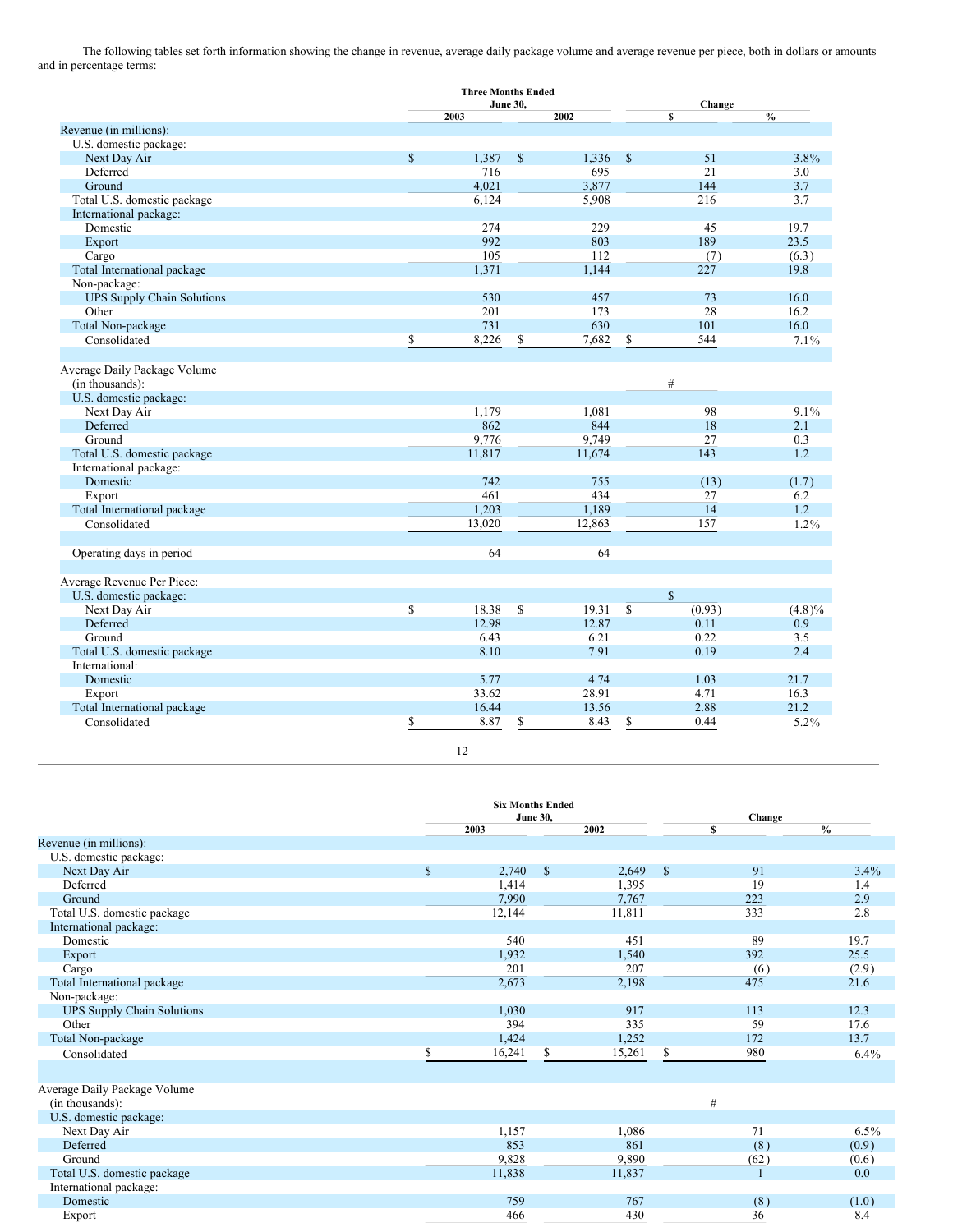| Total International package |    | 1,225  |   | 1,197  |               | 28     | 2.3       |
|-----------------------------|----|--------|---|--------|---------------|--------|-----------|
| Consolidated                |    | 13,063 |   | 13,034 |               | 29     | $0.2\%$   |
|                             |    |        |   |        |               |        |           |
| Operating days in period    |    | 127    |   | 127    |               |        |           |
|                             |    |        |   |        |               |        |           |
| Average Revenue Per Piece:  |    |        |   |        |               |        |           |
| U.S. domestic package:      |    |        |   |        |               | \$     |           |
| Next Day Air                | \$ | 18.65  | S | 19.21  | <sup>\$</sup> | (0.56) | $(2.9)\%$ |
| Deferred                    |    | 13.05  |   | 12.76  |               | 0.29   | 2.3       |
| Ground                      |    | 6.40   |   | 6.18   |               | 0.22   | 3.6       |
| Total U.S. domestic package |    | 8.08   |   | 7.86   |               | 0.22   | 2.8       |
| International:              |    |        |   |        |               |        |           |
| Domestic                    |    | 5.60   |   | 4.63   |               | 0.97   | 21.0      |
| Export                      |    | 32.65  |   | 28.20  |               | 4.45   | 15.8      |
| Total International package |    | 15.89  |   | 13.10  |               | 2.79   | 21.3      |
| Consolidated                |    | 8.81   | S | 8.34   | S             | 0.47   | $5.6\%$   |
|                             |    |        |   |        |               |        |           |
|                             | 13 |        |   |        |               |        |           |

# Operating Profit

The following tables set forth information showing the change in operating profit, both in dollars (in millions) and in percentage terms:

| <b>Operating Segment</b>             | <b>Three Months Ended</b><br><b>June 30,</b> |                 | Change |  |        |               |
|--------------------------------------|----------------------------------------------|-----------------|--------|--|--------|---------------|
|                                      | 2003                                         |                 | 2002   |  |        | $\frac{0}{0}$ |
| U.S. domestic package                | 832                                          |                 | 899    |  | (67)   | $(7.5)\%$     |
| International package                | 158                                          |                 | 62     |  | 96     | 154.8         |
| Non-package                          | 90                                           |                 | 67     |  | 23     | 34.3          |
| <b>Consolidated Operating Profit</b> | 1,080                                        |                 | 1,028  |  | 52     | $5.1\%$       |
|                                      | <b>Six Months Ended</b>                      |                 |        |  |        |               |
| <b>Operating Segment</b>             |                                              | <b>June 30,</b> |        |  | Change |               |
|                                      | 2003                                         |                 | 2002   |  |        | $\frac{0}{0}$ |
| U.S. domestic package                | 1,536                                        |                 | 1,761  |  | (225)  | $(12.8)\%$    |
| International package                | 292                                          |                 | 92     |  | 200    | 217.4         |
| Non-package                          | 197                                          |                 | 122    |  | 75     | 61.5          |
| <b>Consolidated Operating Profit</b> | 2,025                                        |                 | 1,975  |  | 50     | $2.5\%$       |

## U.S. Domestic Package Operations

U.S. domestic package revenue increased \$216 million, or 3.7%, for the quarter (\$333 million, or 2.8%, year-to-date). The second quarter increase was driven by a 2.4% increase in revenue per piece and a 1.2% increase in average daily package volume. The overall improvement in revenue per piece was primarily due to the rate increase that became effective in January, with some additional benefit from the fuel surcharge. The second quarter increase in volume was largely the result of a 9.1% increase in our UPS Next Day Air products. This increase was driven by a more than 20% increase in overnight letters, reflecting the continued strength in mortgage refinancing activity during the quarter. The decline in revenue per piece for the Next Day Air product was due to the relatively higher growth in letter volume and a 5% reduction in average weight per package. The 0.3% increase in ground volume for the quarter reverses declines that began with the second quarter of 2001.

On January 6, 2003, we increased rates for standard ground shipments an average of 3.9% for commercial deliveries. The ground residential surcharge increased \$0.05 to \$1.15 over the commercial ground rate. The additional delivery area surcharge added to residential deliveries in certain less accessible areas increased \$0.25 to \$1.75. Rates for UPS Hundredweight increased 5.9%. In addition, we increased rates for UPS Next Day Air an average of 3.4% and increased rates for deferred services by 4.5%.

Rates for international shipments originating in the United States (UPS Worldwide Express, UPS Worldwide Express Plus, UPS Worldwide Expedited and UPS Standard service) increased an average of 3.9%. Rate changes for shipments originating outside the United States generally are made throughout the year and vary by geographic market.

The index-based fuel surcharge resets on a monthly basis and is based on the National U.S. Average On-Highway Diesel Fuel Prices as reported by the U.S. Department of Energy. Based on published rates, the average fuel surcharge increased to 1.80% in the second quarter of 2003 from 0.65% in the second quarter of 2002, resulting in an increase in fuel surcharge revenue of \$63 million. On a year-to-date basis, the fuel surcharge average increased to 1.57% in 2003 from 0.62% in 2002, resulting in an increase in fuel surcharge revenue of \$103 million.

U.S. domestic package operating profit decreased \$67 million, or 7.5%, for the quarter (\$225 million, or 12.8%, year-to-date) primarily due to an increase in operating expenses (discussed further below under the section titled "operating expenses and operating margin").

14

### International Package Operations

In the second quarter, international package revenue improved \$227 million, or 19.8% (\$475 million, or 21.6%, year-to-date), due primarily to the 6.2% volume growth for our export products and strong revenue per piece improvements, a portion of which can be attributed to the impact of currency. Revenue increased \$126 million during the quarter due to currency fluctuations (\$234 million year-to-date). Export volume increased throughout the world, with Asia-Pacific, Canada, and the Americas showing double-digit export volume growth. The growth in European export volume slowed in the second quarter to mid-single digits, due in part to the strength of the Euro and the weak European economy. Export revenue per piece increased 16.3% for the quarter (5.4% currency-adjusted), due to improvements in product mix and continued focus on yield management.

The decline in domestic volume (1.7% for the quarter and 1.0% year-to-date) was primarily the result of weakness in the European economy. In total, international package average daily volume increased 1.2% and average revenue per piece increased 21.2% (8.0% currency-adjusted).

The improvement in operating profit for our international package operations was \$96 million for the quarter (\$200 million year-to-date), \$32 million of which was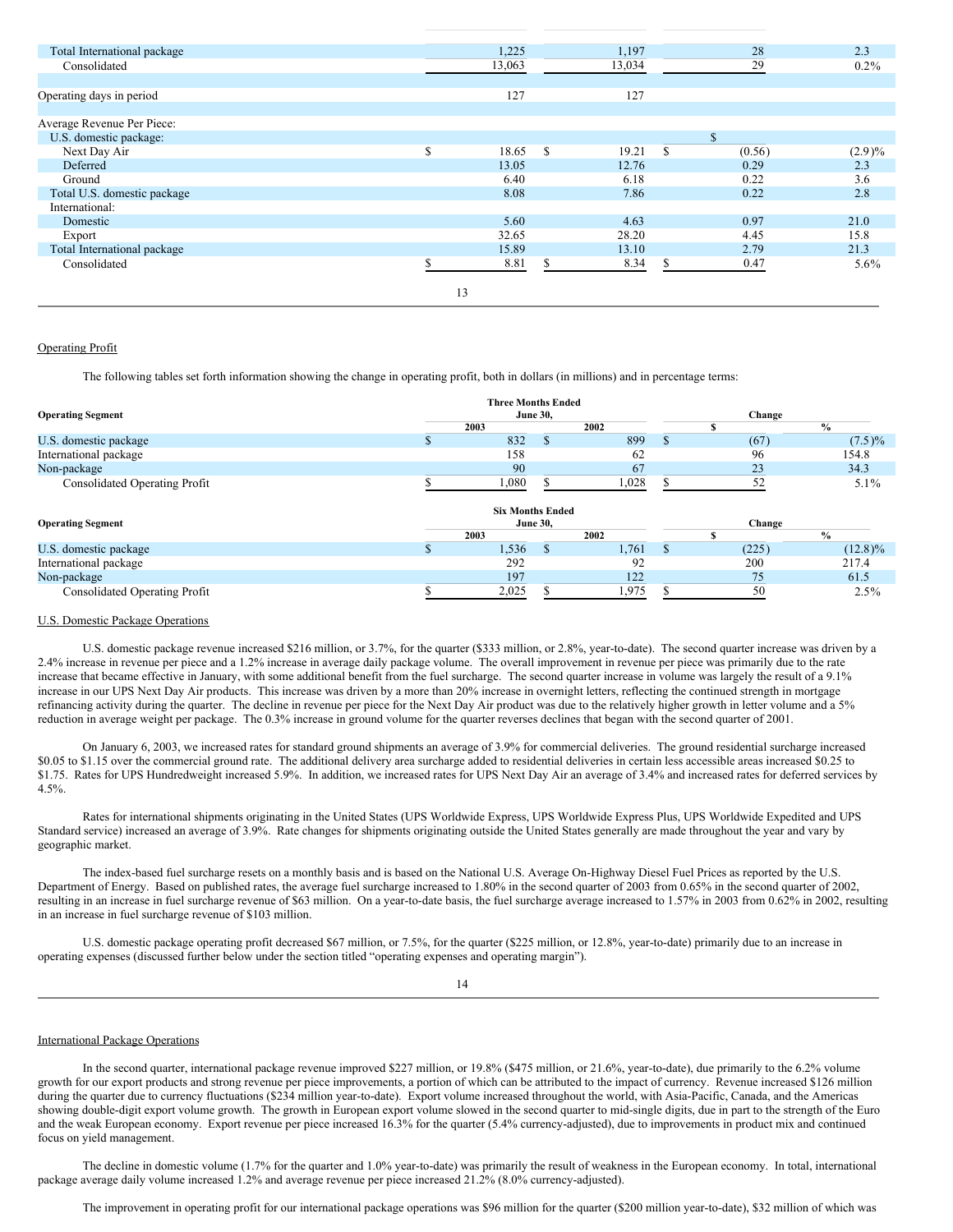due to favorable currency fluctuations (\$59 million year-to-date). This increase in operating profit was primarily due to the strong export volume growth and revenue per piece increases described previously.

#### Non-Package Operations

Non-package revenue increased \$101 million, or 16.0%, for the quarter (\$172 million, or 13.7%, year-to-date). UPS Supply Chain Solutions, which comprises our former UPS Freight Services and UPS Logistics Group businesses, increased revenue by 16.0% during the quarter and 12.3% year-to-date. This increase was driven by growth in our air freight services and our logistics business, with particularly strong growth occurring in Europe and Asia-Pacific. The remainder of our non-package operations, which includes Mail Boxes Etc., UPS Capital Corp., our mail and consulting services, and our excess value package insurance business, increased revenue by 16.2% for the quarter and 17.6% year-to-date.

Non-package operating profit increased \$23 million, or 34.3%, for the quarter (\$75 million, or 61.5%, year-to-date). The second quarter and year-to-date increases were primarily due to higher operating profit from our Supply Chain Solutions unit, which was driven by the increase in revenue as well as the cost savings produced by our integration and restructuring program. Non-package operating profit in the second quarter of 2003 was adversely impacted by the \$24 million loss recognized on the sale of our Mail Technologies business unit.

During the second quarter of 2003, we sold our Mail Technologies business unit in a transaction that increased net income by \$14 million, or \$0.01 per diluted share. The gain consisted of a pre-tax loss of \$24 million recorded in other operating expenses within the non-package segment, and a tax benefit of \$38 million recognized in conjunction with the sale. The tax benefit exceeds the pre-tax loss from this sale primarily because the goodwill impairment charge we previously recorded for the Mail Technologies business unit was not deductible for income tax purposes. Consequently, our tax basis was greater than our book basis, thus producing the tax benefit described above.

#### Operating Expenses and Operating Margin

Consolidated operating expenses increased by \$492 million, or 7.4%, for the quarter (\$930 million, or 7.0%, year-to-date). In the second quarter, currency fluctuations accounted for \$94 million of the increase in expenses (\$175 million year-to-date). Compensation and benefits increased by 7.4% during the quarter, primarily due to increased health and welfare benefit costs and higher pension expense.

Other operating expenses increased by 7.4% during the quarter, largely due to a 14.9% increase in purchased transportation, a 8.0% increase in depreciation and amortization expense, and a 15.1% increase in other occupancy expense. The increase in purchased transportation was influenced by the impact of currency and growth in our international package and Supply Chain Solutions businesses. The increase in depreciation and amortization expense reflects the addition of new aircraft, the completion of facilities projects (including UPS Worldport), and increased amortization of capitalized software. Other occupancy expense was impacted by increases in energy and utility costs.

Our operating margin, defined as operating profit as a percentage of revenue, decreased to 13.1% during the second quarter of 2003 from 13.4% during the second quarter of 2002. Year-to-date, operating margin declined to 12.5% in 2003 from 12.9% in 2002. The quarterly and year-to-date decline is primarily

due to a decline in the operating margin for our U.S. domestic package segment, which was impacted by the increased operating expenses discussed previously. The operating margin for our three business segments was as follows:

| <b>Operating Segment</b> | <b>Three Months Ended</b><br><b>June 30.</b> |          | <b>Six Months Ended</b><br><b>June 30.</b> |         |
|--------------------------|----------------------------------------------|----------|--------------------------------------------|---------|
|                          | 2003                                         | 2002     | 2003                                       | 2002    |
| U.S. domestic package    | 13.6%                                        | 15.2%    | $12.6\%$                                   | 14.9%   |
| International package    | $11.5\%$                                     | 5.4%     | $10.9\%$                                   | $4.2\%$ |
| Non-package              | $12.3\%$                                     | $10.6\%$ | 13.8%                                      | $9.7\%$ |

#### Investment Income/Interest Expense

The decrease in investment income of \$2 million for the second quarter of 2003 was primarily due to lower interest rates earned on invested balances, partially offset by higher average invested balances in 2003. The year-to-date decrease in investment income of \$52 million is primarily due to a \$58 million impairment charge recognized during the first quarter of 2003. We periodically review our investments for indications of other than temporary impairment considering many factors, including the extent and duration to which a security's fair value has been less than its cost, overall economic and market conditions, and the financial condition and specific prospects for the issuer. During the first quarter of 2003, after considering the continued decline in the U.S. equity markets, we recognized an impairment charge of \$58 million, primarily related to our investment in S&P 500 equity portfolios.

The \$10 million decline in interest expense for the second quarter (\$28 million year-to-date) was primarily the result of lower commercial paper balances outstanding and lower interest rates on variable rate debt.

#### Net Income and Earnings Per Share

Net income for the second quarter of 2003 was \$692 million, an increase of \$81 million from \$611 million in the second quarter of 2002, resulting in an increase in diluted earnings per share from \$0.54 in 2002 to \$0.61 in 2003. Second quarter 2003 results were favorably impacted by a \$14 million after-tax gain (\$0.01 per diluted share) resulting from the sale of our Mail Technologies business unit.

Year-to-date 2003 net income was \$1.303 billion, an increase from \$1.102 billion in 2002, which resulted in an 18.6% increase in diluted earnings per share to \$1.15 in 2003 from \$0.97 in 2002. The 2002 results reflect the cumulative effect of an accounting change due to our adoption of FAS 142, resulting in an after-tax charge of \$72 million (\$0.07 per diluted share). The comparison between 2003 and 2002 was also affected by the \$14 million after-tax gain on sale of our Mail Technologies unit, the \$58 million (\$37 million after-tax) investment impairment charge described previously, and a \$55 million reduction to income tax expense in 2003 resulting from the resolution of various tax issues with the Internal Revenue Service.

#### Liquidity and Capital Resources

Our primary source of liquidity is our cash flow from operations. We maintain significant cash, cash equivalents, marketable securities and short-term investments, amounting to \$3.373 billion at June 30, 2003.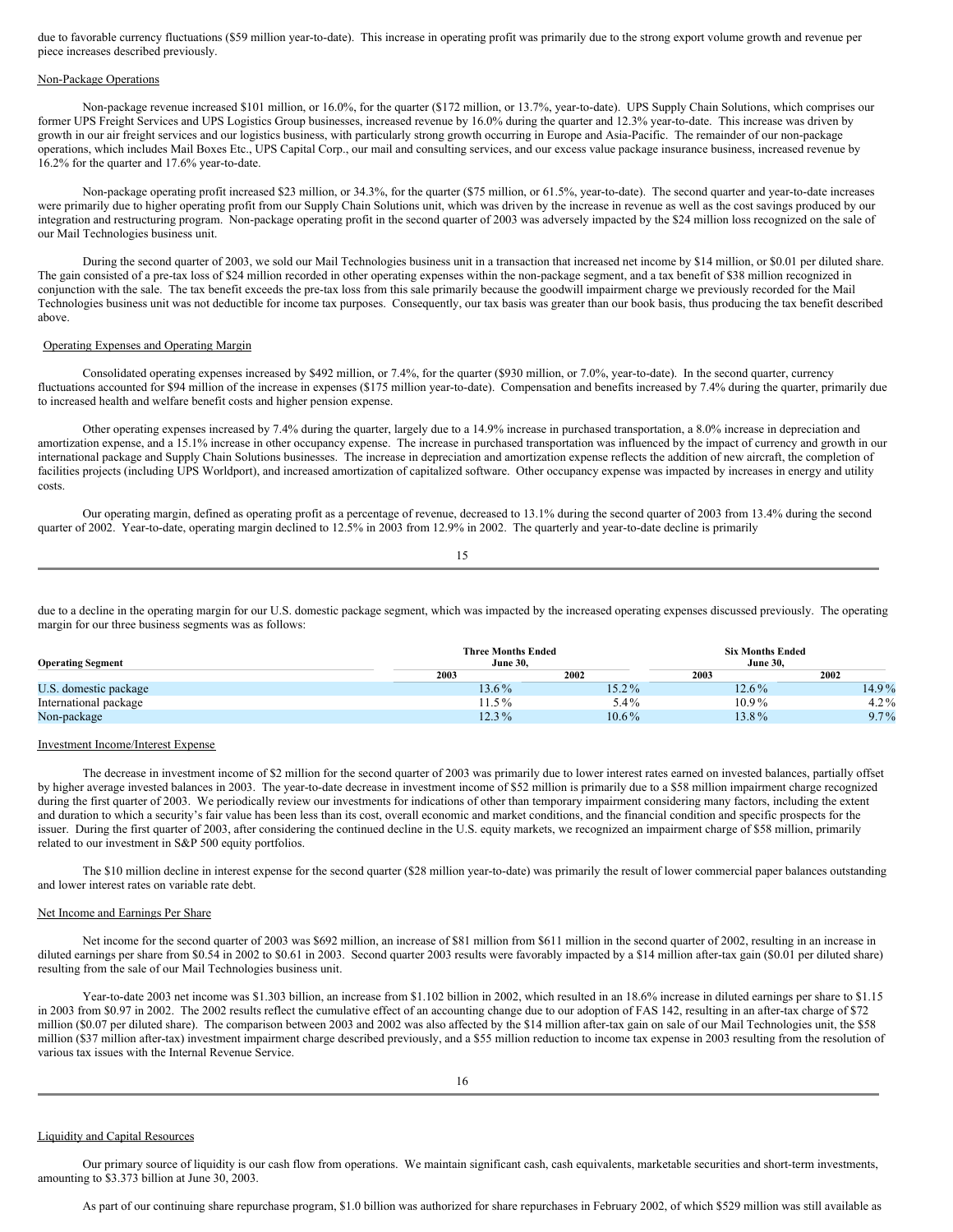We maintain two commercial paper programs under which we are authorized to borrow up to \$7.0 billion. Approximately \$478 million was outstanding under these programs as of June 30, 2003. The entire balance outstanding has been classified as a current liability in our balance sheet. The average interest rate on the amount outstanding at June 30, 2003 was 0.95%. In addition, we maintain an extendible commercial notes program under which we are authorized to borrow up to \$500 million. No amounts were outstanding under this program at June 30, 2003.

We maintain two credit agreements with a consortium of banks. These agreements provide revolving credit facilities of \$1.0 billion each, with one expiring on April 22, 2004 and the other on April 24, 2008. Interest on any amounts we borrow under these facilities would be charged at 90-day LIBOR plus 15 basis points. There were no borrowings under either of these agreements as of June 30, 2003.

We also maintain a \$1.0 billion European medium-term note program. Under this program, we may issue notes from time to time, denominated in a variety of currencies. No amounts were outstanding under this program at June 30, 2003.

We have a \$2.0 billion shelf registration statement under which we may issue debt securities in the United States. There was approximately \$1.760 billion issued under this shelf registration statement, of which \$1.204 billion was outstanding, at June 30, 2003. During the first six months of 2003, \$109 million of UPS Notes were issued, while \$211 million of UPS Notes were called. Also during 2003, a \$100 million floating rate note was issued which matures in 2053.

We are named as a defendant in twenty-three pending lawsuits that seek to hold us liable for the collection of premiums for excess value ("EV") insurance in connection with package shipments since 1984. Based on state and federal tort, contract and statutory claims, these cases generally claim that we failed to remit collected EV premiums to an independent insurer; we failed to provide promised EV insurance; we acted as an insurer without complying with state insurance laws and regulations; and the price for EV insurance was excessive.

These actions all were filed after the August 9, 1999 United States Tax Court decision, in which the Tax Court held that we were liable for tax on income of Overseas Partners Ltd., a Bermuda company that had reinsured EV insurance purchased by our customers beginning in 1984, and that we were liable for additional tax for the 1983 and 1984 tax years. On June 20, 2001, the U.S. Court of Appeals for the Eleventh Circuit ruled in our favor and reversed the Tax Court decision. In January 2003, we and the IRS finalized settlement of all outstanding tax issues relating to EV package insurance.

These twenty-three cases have been consolidated for pre-trial purposes in a multi-district litigation proceeding ("MDL Proceeding") in federal court in New York. The Court has granted our motions to dismiss with respect to all of the plaintiffs' tort claims and all of their breach of contract claims prior to August 26, 1994. Claims asserted under specific federal statutes, and breach of contract claims commencing on August 26, 1994, are proceeding. We intend to continue to seek dismissal of these remaining claims.

The defendants in the MDL Proceeding, including UPS, have stipulated to conditional certification of a plaintiff class in most of the lawsuits challenging the EV insurance program for our shippers. Class certification is a procedural step that allows claims to be resolved at one time as to all potential claimants; it does not depend on or reflect the merits of the underlying claims. Defendants may move later to set aside or modify the class certification.

The cases subject to the class certification stipulation will proceed to a single trial before the federal court presiding over the MDL Proceeding, instead of being returned for trial to the numerous federal courts around the country from which they were transferred. In addition, plaintiffs in the five cases with pending motions to remand to state court have withdrawn these motions.

In addition to the cases in which UPS is named as a defendant, there also is an action,*Smith v. Mail Boxes Etc.,* against Mail Boxes Etc. and its franchisees relating to UPS EV insurance purchased through Mail Boxes Etc. centers. This case also has been consolidated into the MDL Proceeding. The plaintiff has moved to have the case remanded back to state court.

17

We believe that the allegations in these cases have no merit and intend to continue to defend them vigorously. The ultimate resolution of these cases cannot presently be determined.

In addition, we are a defendant in various other lawsuits that arose in the normal course of business. We believe that the eventual resolution of these cases will not have a material adverse effect on our financial condition, results of operations or liquidity.

Due to the events of September 11, 2001, increased security requirements for air carriers remains a possibility; however, we do not anticipate that such measures will have a material adverse effect on our financial condition, results of operations or liquidity. In addition, our insurance premiums have risen and we have taken several actions, including self-insuring certain risks, to mitigate the expense increase.

As of December 31, 2002, we had approximately 230,000 employees (64% of our total employees) employed under a national master agreement and various supplemental agreements with local unions affiliated with the International Brotherhood of Teamsters ("Teamsters"). On October 7, 2002, the Teamsters ratified a new master agreement with UPS that runs through July 31, 2008. The new agreement is retroactive to August 1, 2002. The majority of our pilots are employed under a collective bargaining agreement with the Independent Pilots Association, which becomes amendable January 1, 2004. Our airline mechanics are covered by a collective bargaining agreement with Teamsters Local 2727, which becomes amendable on November 1, 2006. In addition, the majority of our ground mechanics who are not employed under agreements with the Teamsters are employed under collective bargaining agreements with the International Association of Machinists and Aerospace Workers. These agreements run through July 31, 2009.

We believe that funds from operations and borrowing programs will provide adequate sources of liquidity and capital resources to meet our expected long-term needs for the operation of our business, including anticipated capital expenditures such as commitments for aircraft purchases, through 2009.

At June 30, 2003, we had unfunded loan commitments totaling \$788 million, consisting of standby letters of credit of \$59 million and other unfunded lending commitments of \$729 million.

# New Accounting Pronouncements

On January 1, 2002, we adopted Financial Accounting Standards Board (FASB) Statement No. 142 "Goodwill and Other Intangible Assets" ("FAS 142"). Upon adoption of FAS 142, we were required to test all existing goodwill for impairment as of January 1, 2002, using a fair value approach. An impairment charge is recognized for the amount, if any, by which the carrying amount of goodwill exceeds its fair value. Fair values are established using discounted cash flows. We recorded a non-cash goodwill impairment charge of \$72 million (\$0.07 per diluted share) related to our Mail Technologies business. This charge was reported as a cumulative effect of change in accounting principle and resulted in a restatement of our first quarter 2002 quarterly financial statements. The primary factor resulting in the impairment charge was the lower than anticipated growth experienced in the expedited mail delivery business. Amortization of goodwill and indefinite-lived intangible assets ceased upon the implementation of FAS 142 on January 1, 2002.

On January 1, 2003, we adopted FASB Interpretation No. 45 "Guarantor's Accounting and Disclosure Requirements for Guarantees, Including Indirect Guarantees of Indebtedness of Others" ("FIN 45"). FIN 45 requires that a liability be recognized at fair value at the inception of certain guarantees for the obligations undertaken by the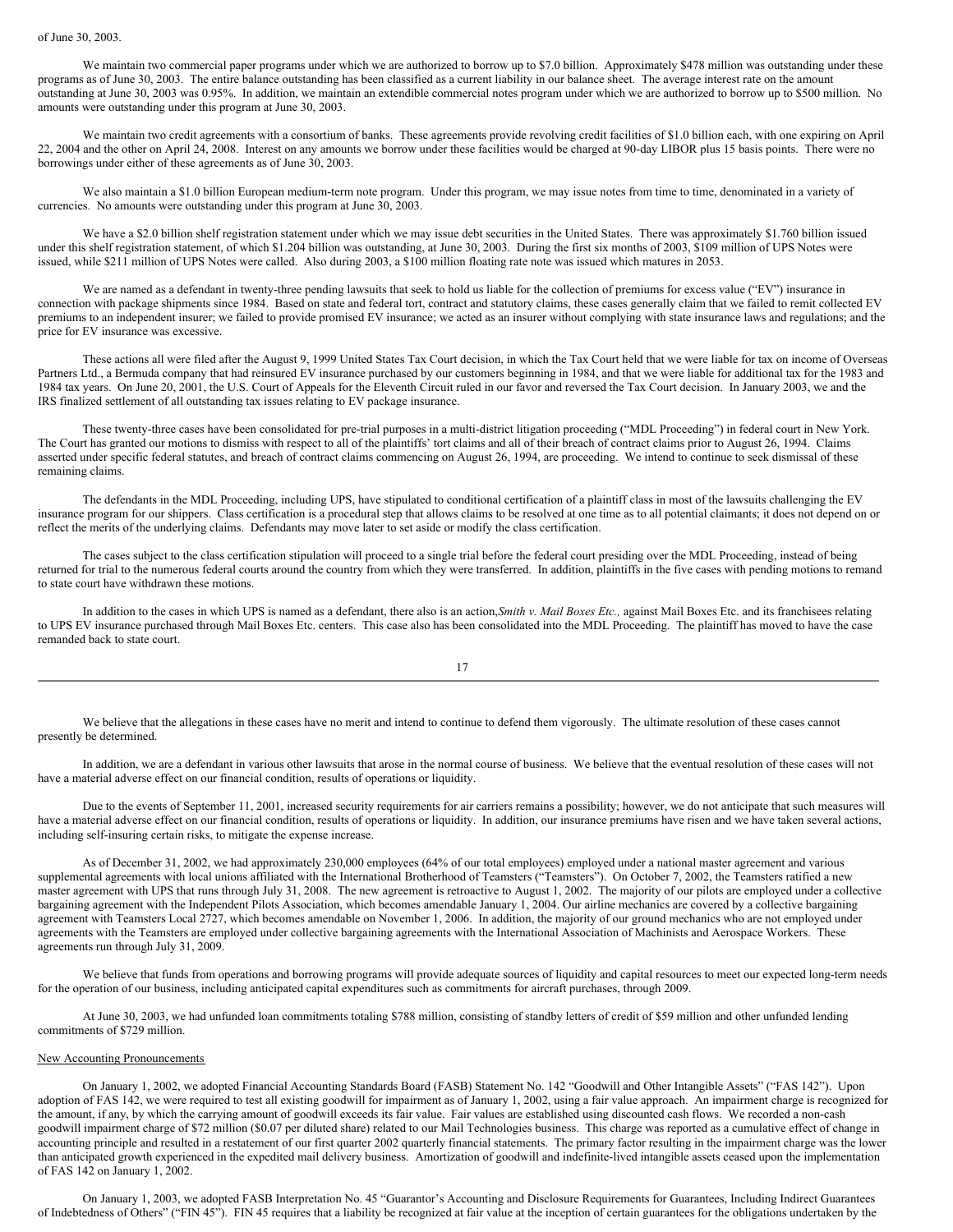guarantor. FIN 45 also requires additional disclosures for certain guarantee contracts. The adoption of FIN 45 was not material to our results of operations or financial condition.

On July 1, 2003, we adopted FASB Interpretation No. 46 "Consolidation of Variable Interest Entities" ("FIN 46"). FIN 46 addresses consolidation of variable interest entities that are unable to finance operations without investor support, or where investors do not have exposure to the significant risks and rewards of ownership. The adoption of FIN 46 was not material to our results of operations or financial condition.

On July 1, 2003, we adopted FASB Statement No. 149 "Amendment of Statement 133 on Derivative Instruments and Hedging Activities" ("FAS 149"). FAS 149 amends FAS 133 for certain decisions made by the FASB as part of the Derivatives Implementation Group process. FAS 149 also amends FAS 133 to incorporate clarifications of the definition of a derivative. The adoption of FAS 149 was not material to our results of operations or financial condition.

On July 1, 2003, we adopted FASB Statement No. 150 "Accounting for Certain Instruments with Characteristics of Both Liabilities and Equity" ("FAS 150"). FAS 150 establishes how an issuer measures certain freestanding financial instruments with characteristics of both liabilities and equity, and requires that such instruments be classified as liabilities. The adoption of FAS 150 was not material to our results of operations or financial condition.

18

## Forward-Looking Statements

Except for historical information contained herein, "Management's Discussion and Analysis of Financial Condition and Results of Operations," "Liquidity and Capital Resources" and other parts of this report contain "forward-looking" statements about matters that inherently are difficult to predict. These statements include statements regarding our intent, belief and current expectations regarding strategic direction, prospects and future results. Certain factors may cause actual results to differ materially from those contained in the forward-looking statements, including economic and other conditions in the markets in which we operate, strikes, work stoppages and slowdowns, governmental regulations, our competitive environment, increases in aviation and motor fuel prices, cyclical and seasonal fluctuations in our operating results, and other risks discussed in our Form 10-K and other filings with the Securities and Exchange Commission, which discussions are incorporated herein by reference.

19

#### Item 3. Quantitative and Qualitative Disclosures About Market Risk

We are exposed to market risk from changes in foreign currency exchange rates, interest rates, equity prices, and certain commodity prices. All of this market risk arises in the normal course of business, as we do not engage in speculative trading activities. In order to manage the risk arising from these exposures, we utilize a variety of foreign exchange, interest rate, equity and commodity forward contracts, options, and swaps.

The total fair value asset (liability) of our derivative financial instruments is summarized in the following table (in millions):

|                                  | <b>June 30,</b><br>2003 |      | December 31,<br>2002 |      |
|----------------------------------|-------------------------|------|----------------------|------|
| <b>Energy Derivatives</b>        |                         |      |                      | 34   |
| <b>Currency Derivatives</b>      |                         |      |                      |      |
| <b>Interest Rate Derivatives</b> |                         | (64) |                      | (62) |
| <b>Investment Derivatives</b>    |                         |      |                      | 219  |
|                                  |                         | 32   |                      | 188  |

Our market risks, hedging strategies, and financial instrument positions at June 30, 2003 are similar to those disclosed in our Annual Report on Form 10-K for the year ended December 31, 2002. During the first six months of 2003, we issued a total of \$109 million of fixed rate notes with various maturities under our UPS Notes program. All of these fixed rate notes were effectively converted to floating interest rates using interest rate swaps. The notes are callable at various stated times after issuance, and \$211 million of the notes were called in the first six months of 2003. A \$100 million floating rate note was issued in 2003, maturing in 2053 and paying interest at LIBOR less 45 basis points. Additionally, a large investment derivative used to hedge equity price risk settled in 2003 (which resulted in UPS receiving cash of \$222 million) accounting for the decline in value of our investment derivatives since December 31, 2002.

The forward contracts, swaps, and options previously discussed contain an element of risk that the counterparties may be unable to meet the terms of the agreements. However, we minimize such risk exposures for these instruments by limiting the counterparties to large banks and financial institutions that meet established credit guidelines. We do not expect to incur any losses as a result of counterparty default.

The information concerning market risk under the sub-caption "Market Risk" of the caption "Management's Discussion and Analysis" on pages 26-28 of our consolidated financial statements contained in our Annual Report on Form 10-K for the year ended December 31, 2002, is hereby incorporated by reference in this Quarterly Report on Form 10-Q.

## 20

#### Item 4. Controls and Procedures

As of the end of the period covered by this report, management, including the Company's Chief Executive Officer and Chief Financial Officer, evaluated the effectiveness of the design and operation of the Company's disclosure controls and procedures. Based upon, and as of the date of, that evaluation, the Chief Executive Officer and Chief Financial Officer concluded that the disclosure controls and procedures were effective, in all material respects, to ensure that information required to be disclosed in the reports the Company files and submits under the Exchange Act is recorded, processed, summarized and reported as and when required.

There were no significant changes in the Company's internal controls during the second quarter of 2003 that has materially affected, or is reasonably likely to materially affect, the Company's internal controls over financial reporting. There were no significant deficiencies or material weaknesses identified in the evaluation and therefore, no corrective actions were taken.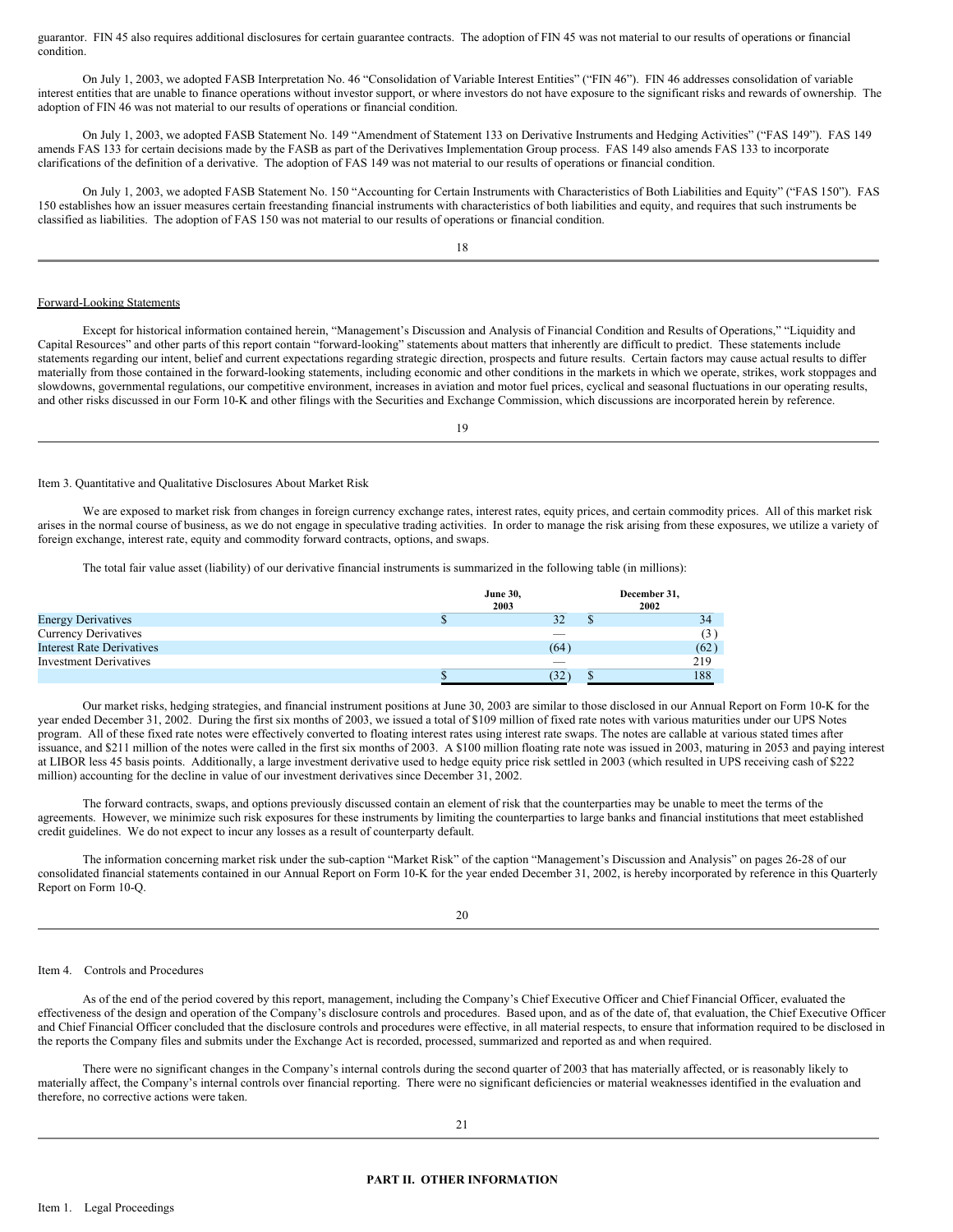For a discussion of legal proceedings affecting us and our subsidiaries, please see Note 4 to our unaudited consolidated financial statements contained herein.

#### Item 4. - Submission of Matters to a Vote of Security Holders

Our annual meeting of shareowners was held on May 8, 2003.

Proxies for the meeting were solicited pursuant to Regulation 14A under the Securities Exchange Act of 1934. There was no solicitation in opposition to management's nominees as listed in Item No. 1 in the proxy statement, and all of such nominees were elected.

1. The results of the voting by the shareowners for directors are presented below.

| Director             |          | <b>Number of Votes</b> |                     |
|----------------------|----------|------------------------|---------------------|
|                      |          |                        | <b>Total Voting</b> |
| Calvin Darden        | For      | 3,765,163,385          | 97.60               |
|                      | Withheld | 92,534,916             | $2.40\%$            |
| Michael L. Eskew     | For      | 3,812,544,203          | 98.83               |
|                      | Withheld | 45,154,098             | $1.17\%$            |
| James P. Kelly       | For      | 3,801,559,668          | 98.54               |
|                      | Withheld | 56,138,633             | $1.46\%$            |
| Ann M. Livermore     | For      | 3,797,097,971          | 98.43               |
|                      | Withheld | 60,600,330             | $1.57\%$            |
| Gary E. MacDougal    | For      | 3,788,402,501          | 98.20               |
|                      | Withheld | 69,295,800             | $1.80\%$            |
| Joseph R. Moderow    | For      | 3,811,749,105          | 98.81               |
|                      | Withheld | 45,949,196             | $1.19\%$            |
| Victor A. Pelson     | For      | 3,795,105,139          | 98.38               |
|                      | Withheld | 62,593,162             | $1.62\%$            |
| Lea N. Soupata       | For      | 3,702,453,668          | 95.98               |
|                      | Withheld | 155,244,633            | 4.02%               |
| Robert M. Teeter     | For      | 3,810,408,478          | 98.77               |
|                      | Withheld | 47,289,823             | $1.23\%$            |
| John W. Thompson     | For      | 3,811,005,981          | 98.79               |
|                      | Withheld | 46,692,320             | $1.21\%$            |
| Carol B. Tomé        | For      | 3,786,230,691          | 98.15               |
|                      | Withheld | 71,467,610             | $1.85\%$            |
| Thomas H. Weidemeyer | For      | 3,791,964,658          | 98.30               |
|                      | Withheld | 65,733,643             | $1.70\%$            |
|                      | 22       |                        |                     |

2. The proposal and the results of the voting by the shareowners for ratification of our appointment of independent auditors are presented below.

|                                                                                                                                                            | <b>Number of Votes</b>    |                                        | <b>Percent of Total Voting</b>  |  |
|------------------------------------------------------------------------------------------------------------------------------------------------------------|---------------------------|----------------------------------------|---------------------------------|--|
| To ratify the appointment of Deloitte & Touche LLP, independent auditors, as<br>auditors of UPS and its subsidiaries for the year ending December 31, 2003 | For<br>Against<br>Abstain | 3,779,530,076<br>55,969,845 22,198,380 | 97.97<br>1.45<br>$0.58\,\%/0\%$ |  |
|                                                                                                                                                            | າເ<br><u>.</u>            |                                        |                                 |  |

Item 6. Exhibits and Reports on Form 8-K

(A) Exhibits:

3.1 – Form of Restated Certificate of Incorporation of United Parcel Service, Inc. (incorporated by reference to Exhibit 3.2 to Form 10-Q for the Quarter Ended June 30, 2002).

3.2 – Form of Bylaws of United Parcel Service, Inc. (incorporated by reference to Exhibit 3.2 on Form S-4 (No. 333-83349), filed on July 21, 1999, as amended).

12 – Computation of Ratio of Earnings to Fixed Charges.

31.1 – Certification of the Chief Executive Officer Pursuant to Section 302 of the Sarbanes-Oxley Act of 2002.

31.2 – Certification of the Chief Financial Officer Pursuant to Section 302 of the Sarbanes-Oxley Act of 2002.

32.1 – Certificate of the Chief Executive Officer Pursuant to 18 U.S.C. Section 1350, as Adopted Pursuant to Section 906 of the Sarbanes-Oxley Act of 2002.

32.2 – Certificate of the Chief Financial Officer Pursuant to 18 U.S.C. Section 1350, as Adopted Pursuant to Section 906 of the Sarbanes-Oxley Act of 2002.

(B) Reports on Form 8-K:

The Company filed a Form 8-K Current Report on April 24, 2003 (Date of Earliest Event Reported: April 22, 2003), announcing its financial results for the three months ended March 31, 2003.

The Company filed a Form 8-K Current Report on July 29, 2003 (Date of Earliest Event Reported: July 22, 2003), announcing its financial results for the three and six months ended June 30, 2003.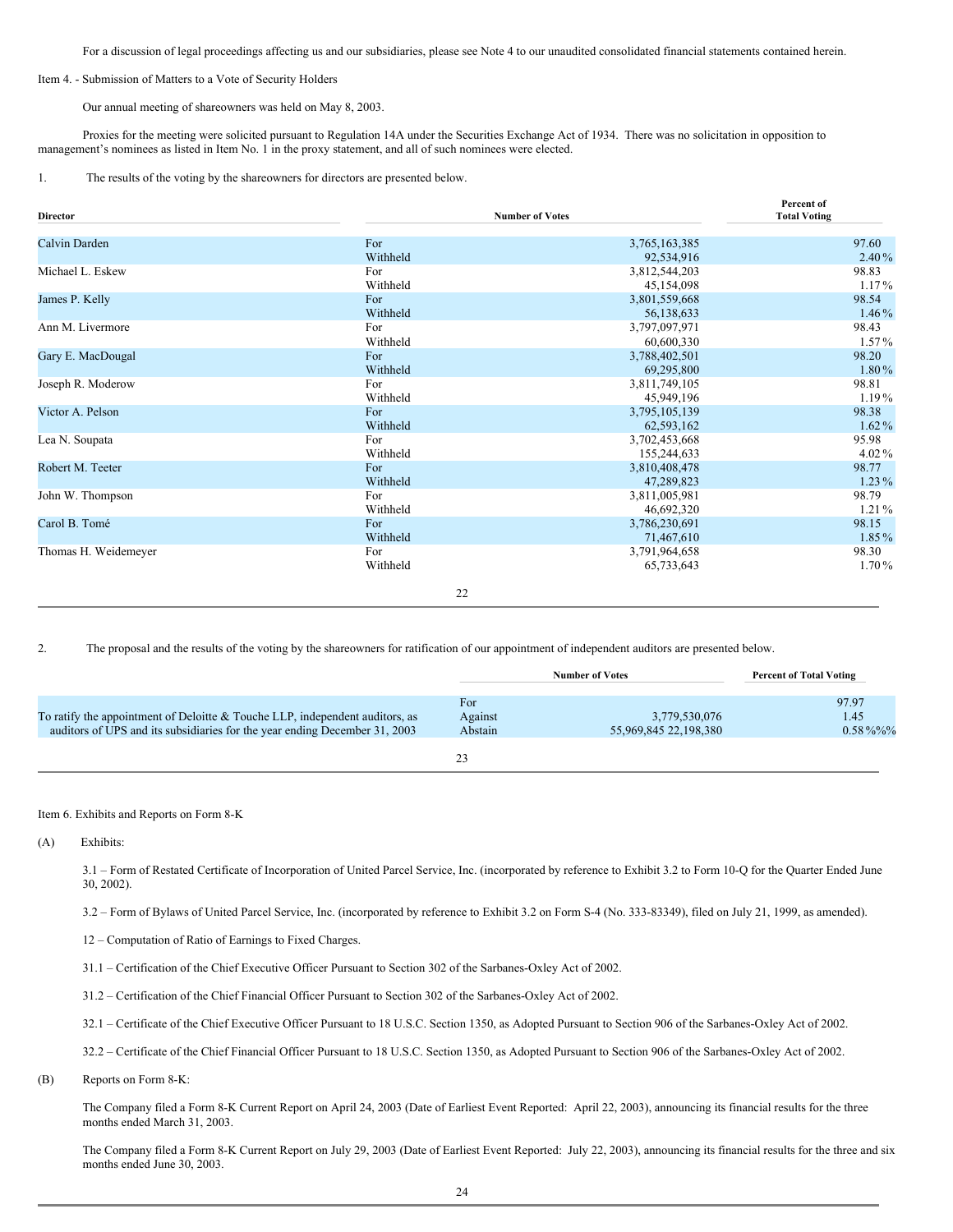## EXHIBIT INDEX

12 – Computation of Ratio of Earnings to Fixed Charges.

31.1 – Certification of the Chief Executive Officer Pursuant to Section 302 of the Sarbanes-Oxley Act of 2002.

31.2 – Certification of the Chief Financial Officer Pursuant to Section 302 of the Sarbanes-Oxley Act of 2002.

32.1 – Certificate of the Chief Executive Officer Pursuant to 18 U.S.C. Section 1350, as Adopted Pursuant to Section 906 of the Sarbanes-Oxley Act of 2002.

32.2 – Certificate of the Chief Financial Officer Pursuant to 18 U.S.C. Section 1350, as Adopted Pursuant to Section 906 of the Sarbanes-Oxley Act of 2002.

## 25

# **SIGNATURES**

Pursuant to the requirements of the Securities Exchange Act of 1934, the registrant has duly caused this report to be signed on its behalf by the undersigned thereunto duly authorized.

> UNITED PARCEL SERVICE, INC. (Registrant)

Date: August 14, 2003 By: /s/ D. Scott Davis

D. Scott Davis Senior Vice President, Treasurer and Chief Financial Officer (Duly Authorized Officer and Principal Financial Officer)

## 26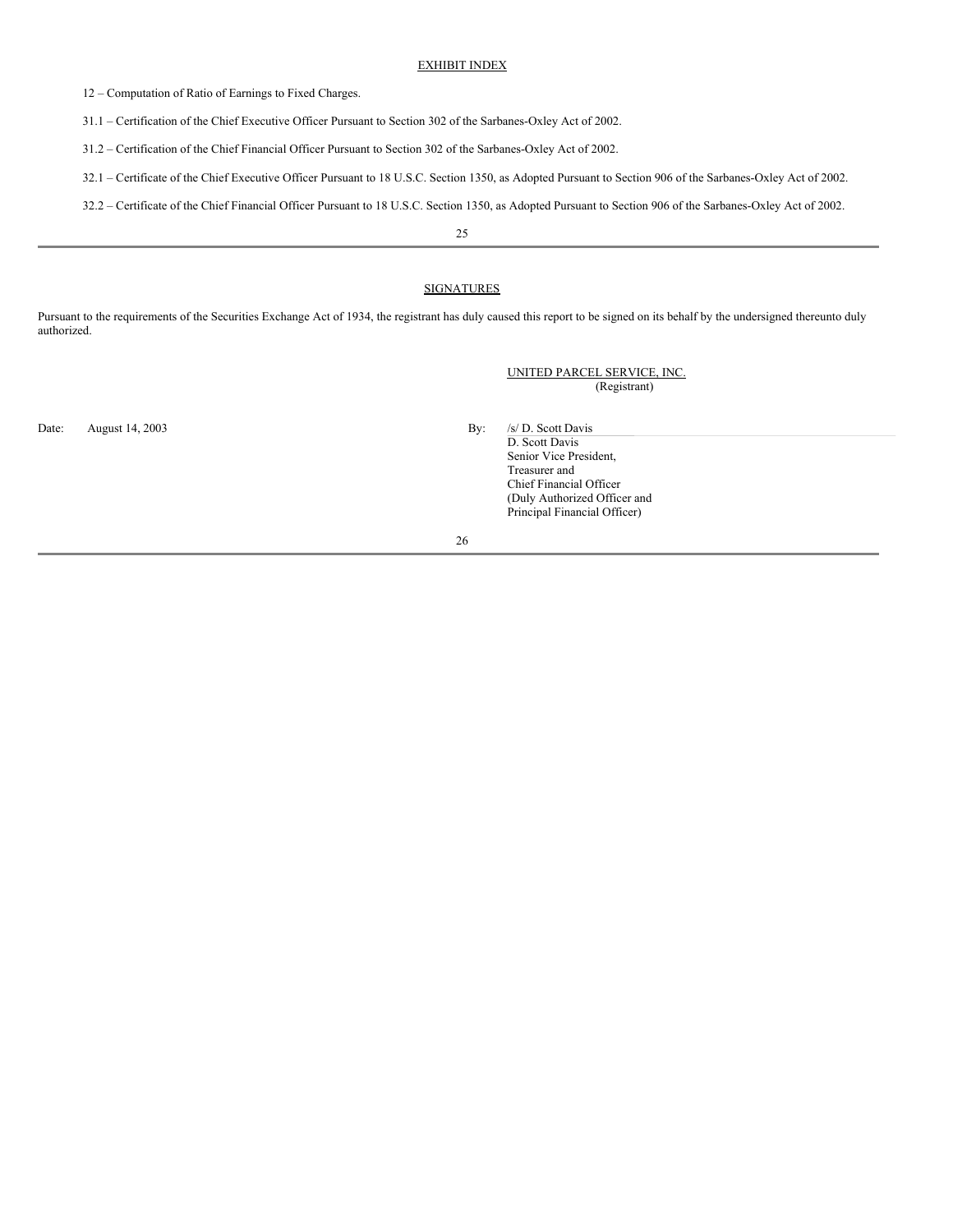#### **United Parcel Service, Inc. and Subsidiaries Ratio of Earnings to Fixed Charges**

| (in millions)                                       | <b>Six Months Ended</b><br><b>June 30,</b> |                     |       |  |
|-----------------------------------------------------|--------------------------------------------|---------------------|-------|--|
|                                                     | 2003                                       |                     | 2002  |  |
| Earnings:                                           |                                            |                     |       |  |
| Earnings before income taxes and accounting changes | 1,934<br>ъ                                 | <sup>\$</sup>       | 1,908 |  |
| Add: Interest expense                               |                                            | 63                  | 91    |  |
| Add: One-third of rental expense (a)                |                                            | -66                 | 66    |  |
| Total earnings                                      | 2,063                                      |                     | 2,065 |  |
|                                                     |                                            |                     |       |  |
| <b>Fixed Charges:</b>                               |                                            |                     |       |  |
| Interest expense                                    |                                            | <sup>\$</sup><br>63 | 91    |  |
| Interest capitalized                                |                                            | 15                  | 12    |  |
| One-third of rental expense (a)                     |                                            | 66                  | 66    |  |
| Total fixed charges                                 | 144                                        |                     | 169   |  |
|                                                     |                                            |                     |       |  |
| Ratio of Earnings to Fixed Charges                  | 14.3                                       |                     | 12.2  |  |
|                                                     |                                            |                     |       |  |

(a) Considered to be representative of interest factor in rental expense.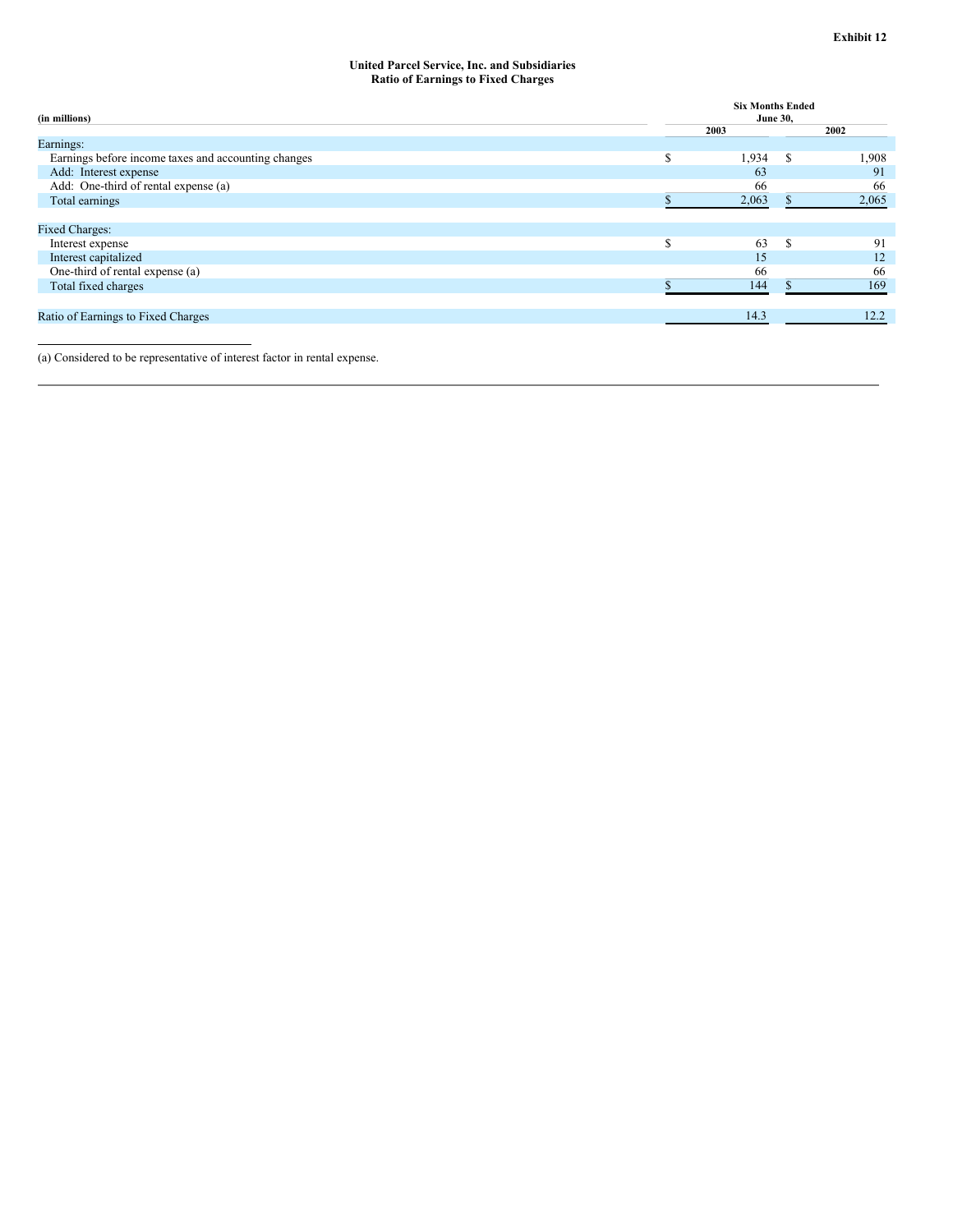# **CERTIFICATE OF CHIEF EXECUTIVE OFFICER**

I, Michael L. Eskew, certify that:

- 1. I have reviewed this quarterly report on Form 10-Q of United Parcel Service, Inc.;
- 2. Based on my knowledge, this report does not contain any untrue statement of a material fact or omit to state a material fact necessary to make the statements made, in light of the circumstances under which such statements were made, not misleading with respect to the period covered by this report;
- 3. Based on my knowledge, the financial statements, and other financial information included in this report, fairly present in all material respects the financial condition, results of operations and cash flows of the registrant as of, and for, the periods presented in this report;
- 4. The registrant's other certifying officer and I are responsible for establishing and maintaining disclosure controls and procedures (as defined in Exchange Act Rules 13a-15(e) and 15d-(e)) for the registrant and have:
	- a. designed such disclosure controls and procedures, or caused such disclosure controls and procedures to be designed under our supervision, to ensure that material information relating to the registrant, including its consolidated subsidiaries, is made known to us by others within those entities, particularly during the period in which this report is being prepared;
	- b. evaluated the effectiveness of the registrant's disclosures controls and procedures and presented in this report our conclusions about the effectiveness of disclosure controls and procedures, as of the end of the period covered by this report based on such evaluation; and
	- c. disclosed in this report any change in the registrant's internal control over financial reporting that occurred during the registrant's most recent fiscal quarter that has materially affected, or is reasonably likely to affect, the registrant's internal control over financial reporting; and
- 5. The registrant's other certifying officer and I have disclosed, based on our most recent evaluation of internal control over financial reporting, to the registrant's auditors and the audit committee of the registrant's board of directors (or persons performing the equivalent functions):
	- a. all significant deficiencies and material weaknesses in the design or operation of internal control over financial reporting which are reasonably likely to adversely affect the registrant's ability to record, process, summarize and report financial information; and
	- b. any fraud, whether or not material, that involves management or other employees who have a significant role in the registrant's internal control over financial reporting;

/s/ Michael L. Eskew Michael L. Eskew Chairman and Chief Executive Officer August 14, 2003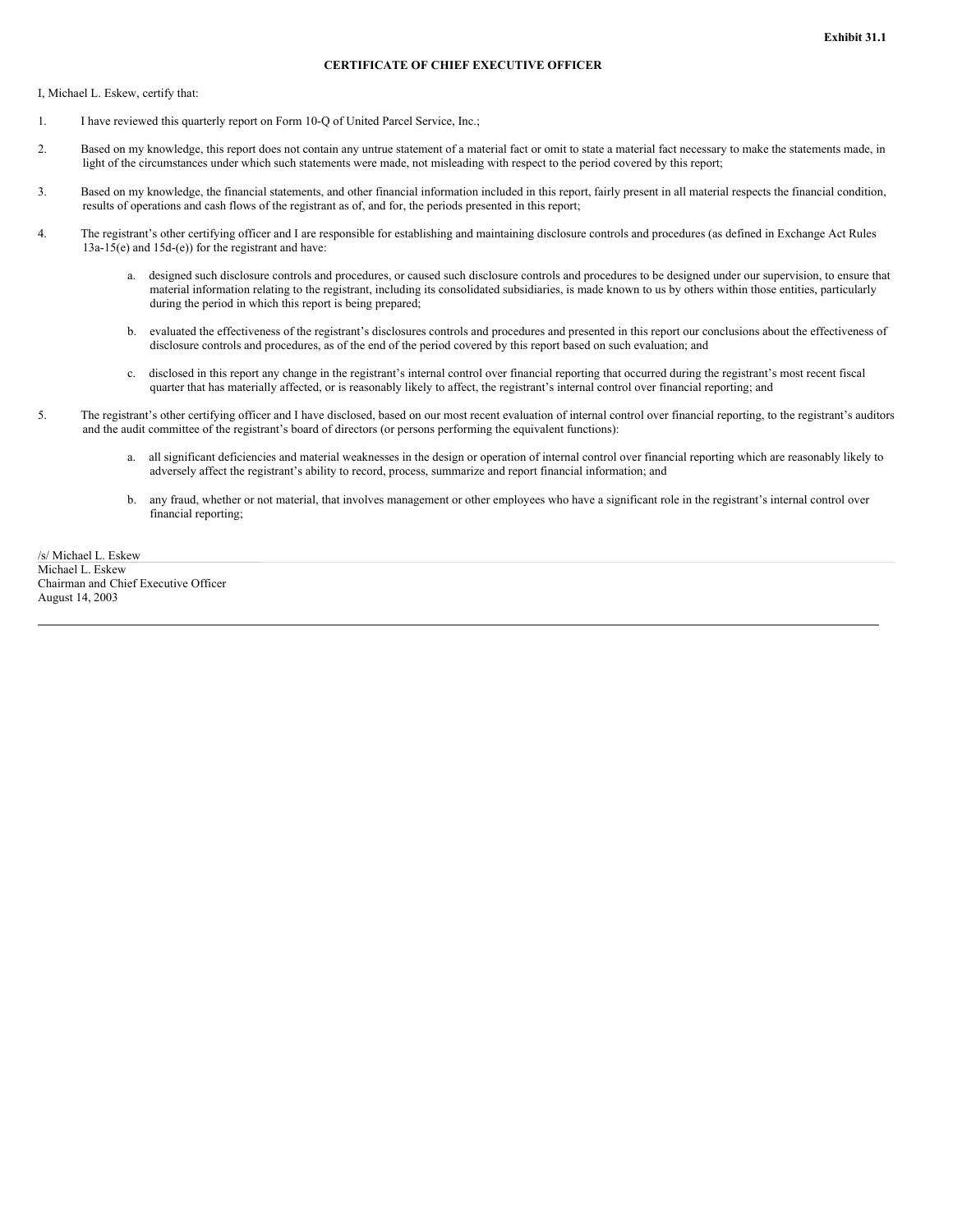# **CERTIFICATE OF CHIEF FINANCIAL OFFICER**

I, D. Scott Davis, certify that:

- 1. I have reviewed this quarterly report on Form 10-Q of United Parcel Service, Inc.;
- 2. Based on my knowledge, this report does not contain any untrue statement of a material fact or omit to state a material fact necessary to make the statements made, in light of the circumstances under which such statements were made, not misleading with respect to the period covered by this report;
- 3. Based on my knowledge, the financial statements, and other financial information included in this report, fairly present in all material respects the financial condition, results of operations and cash flows of the registrant as of, and for, the periods presented in this report;
- 4. The registrant's other certifying officer and I are responsible for establishing and maintaining disclosure controls and procedures (as defined in Exchange Act Rules 13a-15(e) and 15d-(e)) for the registrant and have:
	- a. designed such disclosure controls and procedures, or caused such disclosure controls and procedures to be designed under our supervision, to ensure that material information relating to the registrant, including its consolidated subsidiaries, is made known to us by others within those entities, particularly during the period in which this report is being prepared;
	- b. evaluated the effectiveness of the registrant's disclosures controls and procedures and presented in this report our conclusions about the effectiveness of disclosure controls and procedures, as of the end of the period covered by this report based on such evaluation; and
	- c. disclosed in this report any change in the registrant's internal control over financial reporting that occurred during the registrant's most recent fiscal quarter that has materially affected, or is reasonably likely to affect, the registrant's internal control over financial reporting; and
- 5. The registrant's other certifying officer and I have disclosed, based on our most recent evaluation of internal control over financial reporting, to the registrant's auditors and the audit committee of the registrant's board of directors (or persons performing the equivalent functions):
	- a. all significant deficiencies and material weaknesses in the design or operation of internal control over financial reporting which are reasonably likely to adversely affect the registrant's ability to record, process, summarize and report financial information; and
	- b. any fraud, whether or not material, that involves management or other employees who have a significant role in the registrant's internal control over financial reporting;

/s/ D. Scott Davis D. Scott Davis Chief Financial Officer August 14, 2003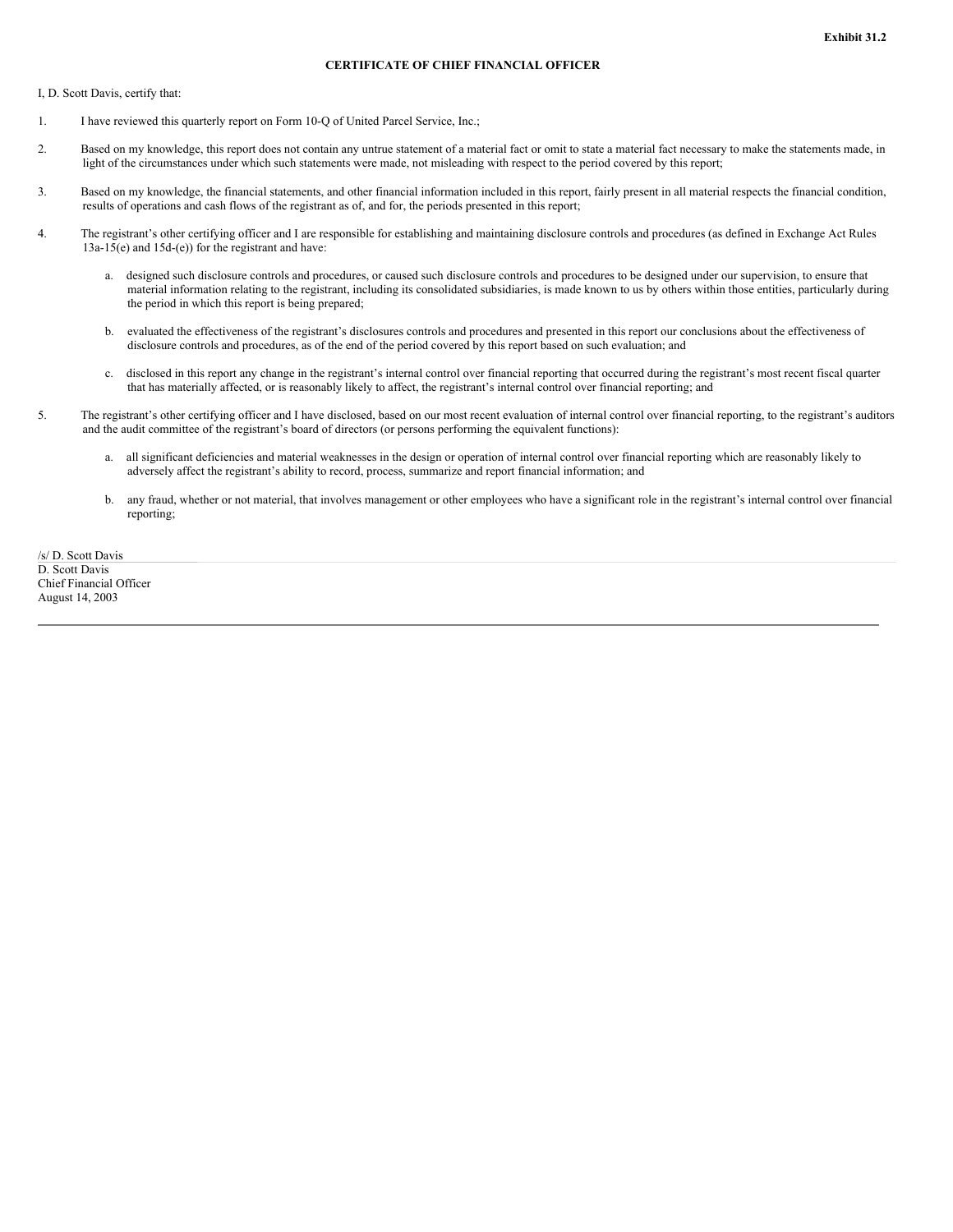## **CERTIFICATION PURSUANT TO 18 U.S.C. SECTION 1350, AS ADOPTED PURSUANT TO SECTION 906 OF THE SARBANES-OXLEY ACT OF 2002**

Pursuant to Section 906 of the Sarbanes-Oxley Act of 2002 and in connection with the Quarterly Report on Form 10-Q of United Parcel Service, Inc. (the "Corporation") for the period ended June 30, 2003, as filed with the Securities and Exchange Commission on the date hereof (the "Report"), the undersigned, the Chairman of the Board and Chief Executive Officer of the Corporation, certifies that:

- (1) The Report fully complies with the requirements of Section 13(a) or 15(d) of the Securities Exchange Act of 1934; and
- (2) The information contained in the Report fairly presents, in all material respects, the financial condition and results of operations of the Corporation.

/s/ Michael L. Eskew Michael L. Eskew Chairman and Chief Executive Officer August 14, 2003

A signed original of this written statement required by Section 906, or other document authenticating, acknowledging or otherwise adopting the signature that appears in typed form within the electronic version of this written statement required by Section 906, has been provided to United Parcel Service, Inc. and will be retained by United Parcel Service, Inc. and furnished to the Securities and Exchange Commission or its staff upon request.